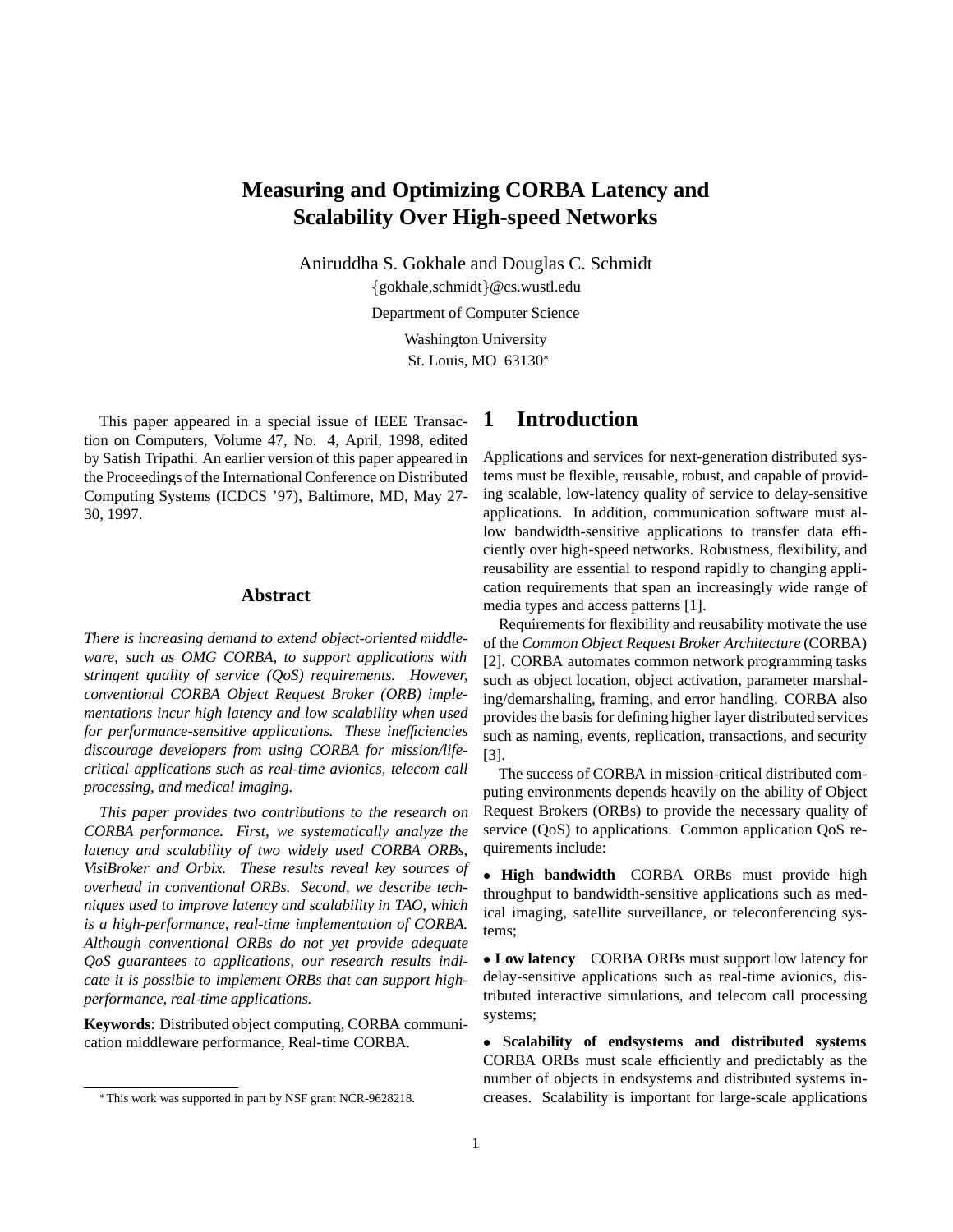that handle large numbers of objects on each network node, as well as a large number of nodes throughout a distributed computing environment.

Networks like ATM, FDDI, and Fiber Channel now support QoS guarantees for bandwidth, latency, and reliability. However, conventional CORBA ORBs incur significant overhead when used for latency-sensitive applications over high-speed networks. If not corrected, this overhead will force developers to avoid CORBA middleware and continue to use lower-level tools like sockets. Unfortunately, lower-level tools fail to provide other key benefits of CORBA such as robustness, flexibility, and reusability, which are crucial to the success of complex latency-sensitive distributed applications [4]. Therefore, it is imperative to eliminate the sources of CORBA overhead shown in this paper.

Our earlier work [5, 6, 7, 8] has focused on measuring and optimizing the *throughput* of CORBA ORBs. This paper extends our prior work by measuring the *latency* and *scalability* of two widely used CORBA ORBs, Orbix 2.1 and VisiBroker 2.0, precisely pinpointing their key sources of overhead, and describing how to systematically remove these sources of overhead by applying optimization principles.

The research contributions of this paper include the following:

 **CORBA Latency** Section 4 measures the oneway and twoway latency of Orbix and VisiBroker. Our findings indicate that the latency overhead in these ORBs stem from (1) long chains of intra-ORB function calls, (2) excessive presentation layer conversions and data copying, and (3) non-optimized buffering algorithms used for network reads and writes. Section 5.4 describes optimizations we have developed to reduce these common sources of ORB latency.

 **CORBA Scalability** Section 4 also measures the scalability of Orbix and VisiBroker to determine how the number of objects supported by a server affects an ORB's ability to process client requests efficiently and predictably. Our findings indicate that scalability impediments are due largely to (1) inefficient server demultiplexing techniques and (2) lack of integration with OS and network features. Section 5.3 describes demultiplexing optimizations we have developed to increase ORB scalability.

The paper is organized as follows: Section 2 outlines the CORBA ORB reference model; Section 3 describes our CORBA/ATM testbed and experimental methods; Section 4 presents the key sources of latency and scalability overhead in conventional CORBA ORBs over ATM networks; Section 5 describes our research on developing optimizations that eliminate the latency and scalability bottlenecks in CORBA ORBs; Section 6 describes related work; and Section 7 presents concluding remarks.

# **2 Overview of the CORBA ORB Reference Model**

CORBA Object Request Brokers (ORBs) [2] allow clients to invoke operations on distributed objects without concern for the following issues [9]:

**Object location:** CORBA objects can be collocated with the client or distributed on a remote server, without affecting their implementation or use.

**Programming language:** The languages supported by CORBA include C, C++, Java, Ada95, COBOL, and Smalltalk, among others.

**OS platform:** CORBA runs on many OS platforms, including Win32, UNIX, MVS, and real-time embedded systems like VxWorks, Chorus, and LynxOS.

**Communication protocols and interconnects:** The communication protocols and interconnects that CORBA can run on include TCP/IP, IPX/SPX, FDDI, ATM, Ethernet, Fast Ethernet, embedded system backplanes, and shared memory.

**Hardware:** CORBA shields applications from side-effects stemming from differences in hardware such as storage layout and data type sizes/ranges.

Figure 1 illustrates the components in the CORBA 2.x reference model, all of which collaborate to provide the portability, interoperability, and transparency outlined above. Each com-



Figure 1: Components in the CORBA 2.x Reference Model

ponent in the CORBA reference model is outlined below:

**Client:** This program entity performs application tasks by obtaining object references to objects and invoking operations on them. Objects can be remote or collocated relative to the client. Ideally, accessing a remote object should be as simple as calling an operation on a local object, *i.e.*,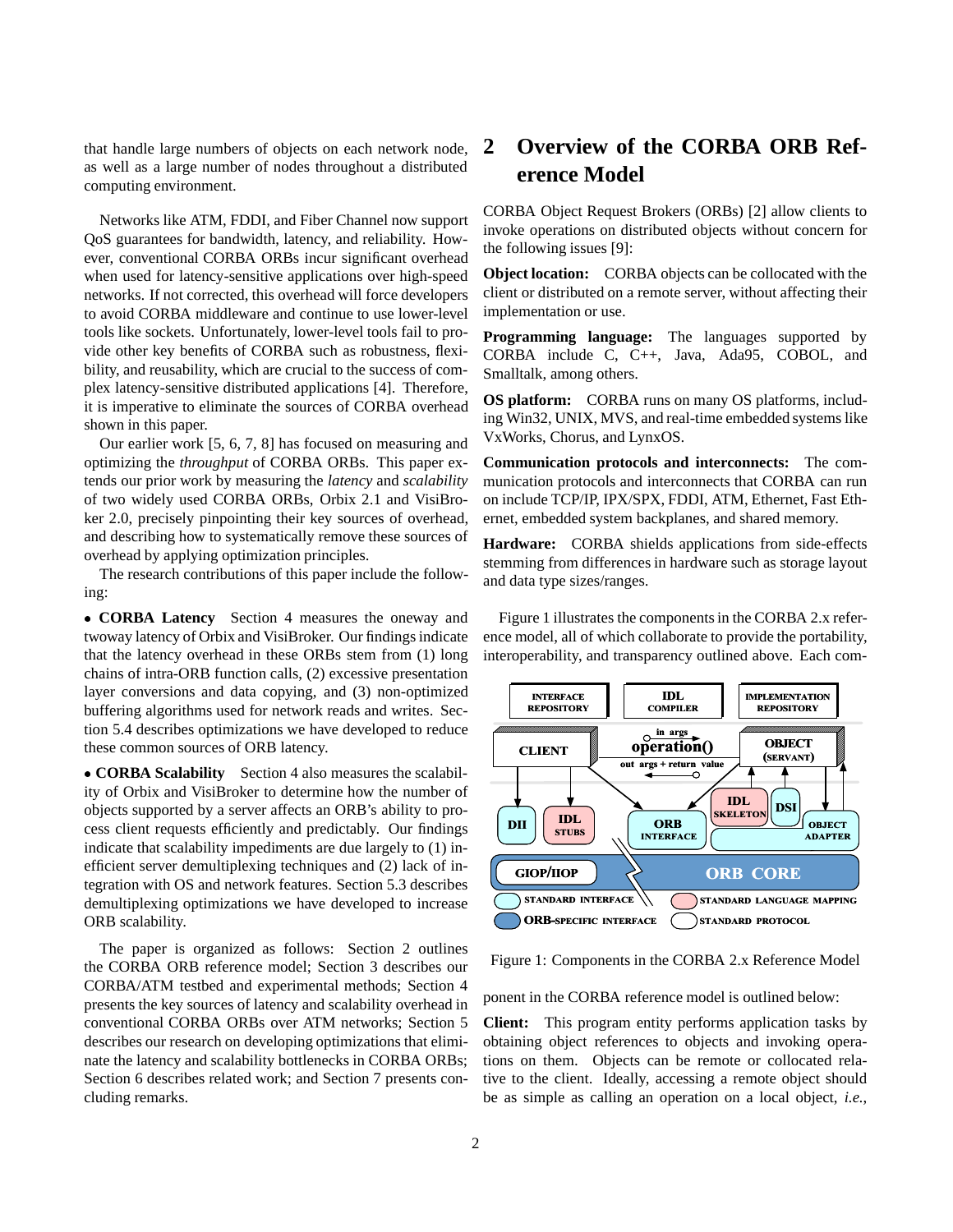$object \rightarrow operation(args)$ . Figure 1 shows the underlying components described below that ORBs use to transmit remote operation requests transparently from client to object.

**Object:** In CORBA, an object is an instance of an Interface Definition Language (IDL) interface. The object is identified by an *object reference*, which uniquely names that instance across servers. An *ObjectId* associates an object with its servant implementation, and is unique within the scope of an Object Adapter. Over its lifetime, an object has one or more servants associated with it that implement its interface.

**Servant:** This component implements the operations defined by an OMG Interface Definition Language (IDL) interface. In languages like C++ and Java that support objectoriented (OO) programming, servants are implemented using one or more class instances. In non-OO languages, like C, servants are typically implemented using functions and structs. A client never interacts with a servant directly, but always through an object.

**ORB Core:** When a client invokes an operation on an object, the ORB Core is responsible for delivering the request to the object and returning a response, if any, to the client. For objects executing remotely, a CORBA-compliant ORB Core communicates via a version of the General Inter-ORB Protocol (GIOP), most commonly the Internet Inter-ORB Protocol (IIOP), which runs atop the TCP transport protocol. An ORB Core is typically implemented as a run-time library linked into both client and server applications.

**ORB Interface:** An ORB is an abstraction that can be implemented various ways, *e.g.*, one or more processes or a set of libraries. To decouple applications from implementation details, the CORBA specification defines an interface to an ORB. This ORB interface provides standard operations that (1) initialize and shutdown the ORB, (2) convert object references to strings and back, and (3) create argument lists for requests made through the *dynamic invocation interface* (DII).

**OMG IDL Stubs and Skeletons:** IDL stubs and skeletons serve as a "glue" between the client and servants, respectively, and the ORB. Stubs provide a strongly-typed, *static invocation interface* (SII) that marshals application parameters into a common data-level representation. Conversely, skeletons demarshal the data-level representation back into typed parameters that are meaningful to an application.

**IDL Compiler:** An IDL compiler automatically transforms OMG IDL definitions into an application programming language like C++ or Java. In addition to providing programming language transparency, IDL compilers eliminate common sources of network programming errors and provide opportunities for automated compiler optimizations [10].

**Dynamic Invocation Interface (DII):** The DII allows clients to generate requests at run-time. This flexibility is useful when an application has no compile-time knowledge of the interface it accesses. The DII also allows clients to make *deferred synchronous* calls, which decouple the request and response portions of twoway operations to avoid blocking the client until the servant responds. In contrast, in CORBA 2.x, SII stubs only support *twoway*, *i.e.*, request/response, and *oneway*, *i.e.*, request-only operations.<sup>1</sup>

**Dynamic Skeleton Interface (DSI):** The DSI is the server's analogue to the client's DII. The DSI allows an ORB to deliver requests to servants that have no compile-time knowledge of the IDL interface they implement. Clients making requests need not know whether the server ORB uses static skeletons or dynamic skeletons. Likewise, servers need not know if clients use the DII or SII to invoke requests.

**Object Adapter:** An Object Adapter associates a servant with objects, demultiplexes incoming requests to the servant, and collaborates with the IDL skeleton to dispatch the appropriate operation upcall on that servant. CORBA 2.2 portability enhancements [2] define the Portable Object Adapter (POA), which supports multiple nested POAs per ORB. Object Adapters enable ORBs to support various types of servants that possess similar requirements. This design results in a smaller and simpler ORB that can support a wide range of object granularities, lifetimes, policies, implementation styles, and other properties.

**Interface Repository:** The Interface Repository provides run-time information about IDL interfaces. Using this information, it is possible for a program to encounter an object whose interface was not known when the program was compiled, yet, be able to determine what operations are valid on the object and make invocations on it. In addition, the Interface Repository provides a common location to store additional information associated with interfaces to CORBA objects, such as type libraries for stubs and skeletons.

**Implementation Repository:** The Implementation Repository [12] contains information that allows an ORB to activate servers to process servants. Most of the information in the Implementation Repository is specific to an ORB or OS environment. In addition, the Implementation Repository provides a common location to store information associated with servers, such as administrative control, resource allocation, security, and activation modes.

The use of CORBA as communication middleware enhances application flexibility and portability by automating common network programming tasks such as object location,

<sup>&</sup>lt;sup>1</sup>The OMG has standardized an asynchronous method invocation interface in the Messaging specification [11], which will appear in CORBA 3.0.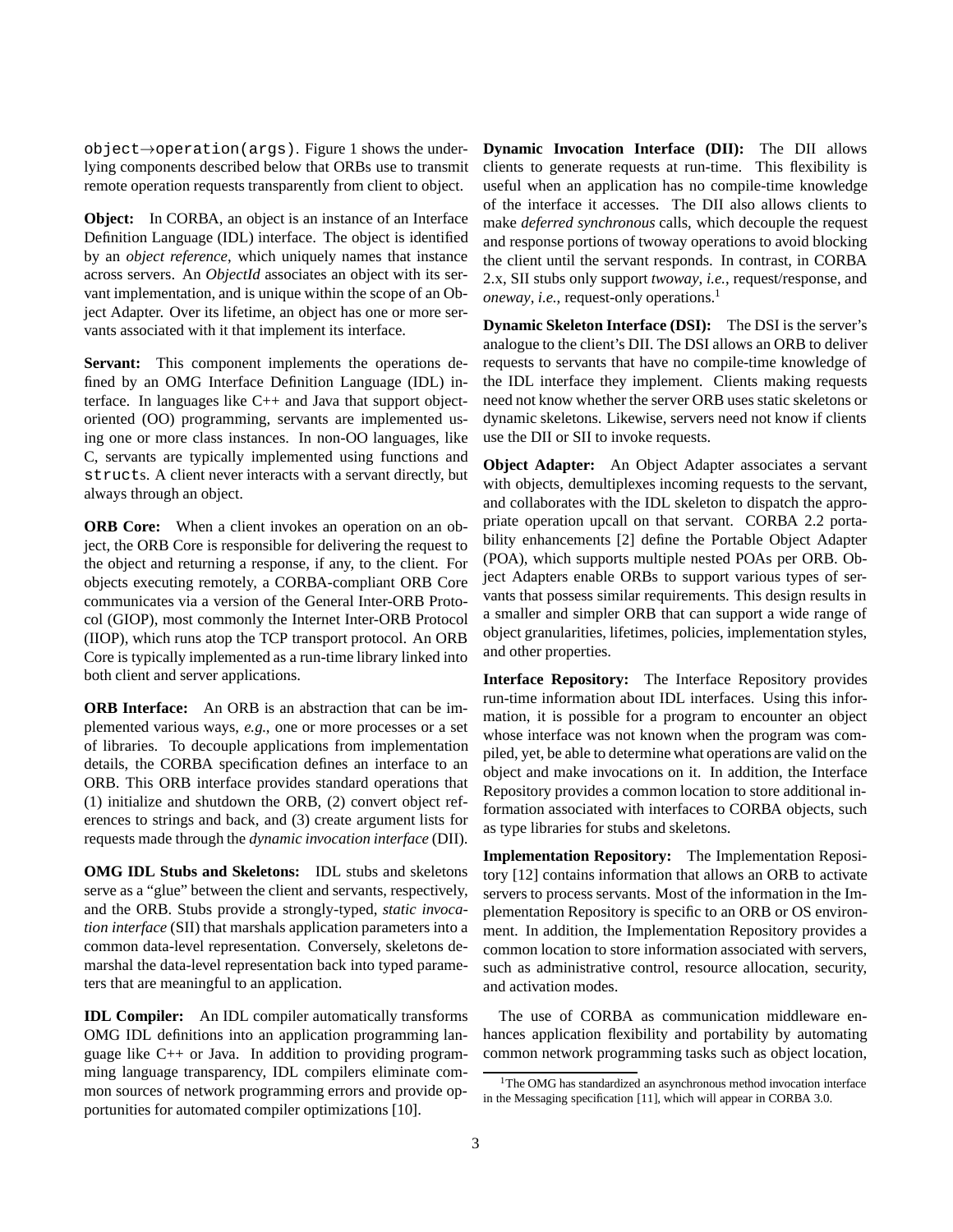object activation, and parameter marshaling. CORBA is an improvement over conventional procedural RPC middleware like OSF DCE since it supports object-oriented language features and more flexible communication mechanisms beyond standard request/response RPC.

Object-oriented language features supported by CORBA include encapsulation, interface inheritance, parameterized types, and exception handling. The flexible communication mechanisms supported by CORBA include its dynamic invocation capabilities and object reference<sup>2</sup> parameters that support distributed callbacks and peer-to-peer communication. These features enable complex distributed and concurrent applications to be developed more rapidly and correctly.

The primary drawback to using middleware like CORBA is its potential for lower throughput, higher latency, and lack of scalability over high-speed networks. Conventional CORBA ORBs have not been optimized significantly. In general, ORB performance has not generally been an issue on low-speed networks, where middleware overhead is often masked by slow link speeds. On high-speed networks, however, this overhead becomes a significant factor that limits communication performance and ultimately limits adoption of CORBA by developers.

# **3 CORBA/ATM Testbed and Experimental Methods**

This section describes our CORBA/ATM testbed and outlines our experimental methods.

### **3.1 Hardware and Software Platforms**

Our experimental ATM/CORBA testbed is depicted in Figure 2. The experiments in this section were conducted using a FORE systems ASX-1000 ATM switch connected to two dual-processor UltraSPARC-2s running SunOS 5.5.1. The ASX-1000 is a 96 Port, OC12 622 Mbs/port switch. Each UltraSparc-2 contains two 168 MHz Super SPARC CPUs with a 1 Megabyte cache per-CPU. The SunOS 5.5.1 TCP/IP protocol stack is implemented using the STREAMS communication framework. Each UltraSPARC-2 has 256 mbytes of RAM and an ENI-155s-MF ATM adaptor card, which supports 155 Megabits per-sec (Mbps) SONET multimode fiber. The Maximum Transmission Unit (MTU) on the ENI ATM adaptor is 9,180 bytes. Each ENI card has 512 Kbytes of on-board memory. A maximum of 32 Kbytes is allotted per ATM virtual circuit connection for receiving and transmitting frames (for a total of 64 K). This allows up to eight switched virtual connections per card.



Figure 2: ATM Testbed for ORB Endsystem Performance Experiments

### **3.2 Traffic Generators**

Our earlier studies [5, 6, 7] tested bulk data performance using "flooding models" that transferred untyped bytestream data, as well as richly typed data between hosts using several CORBA ORBs and lower-level mechanisms like sockets. On the clientside, these experiments measured the static invocation interface (SII) and the dynamic invocation interface (DII) provided by the CORBA ORBs.

The SII allows a client to invoke a remote operation via static stubs generated by a OMG IDL compiler. The SII is useful when client applications know the interface offered by the server at compile-time. In contrast, the DII allows a client to access the underlying request mechanisms provided by an ORB directly. The DII is useful when the applications do not know the interface offered by the server until run-time.

The experiments conducted for this paper extend our earlier throughput studies by measuring end-to-end latency incurred when invoking operations with a range of data types and sizes on remote servant(s). In addition, we measure CORBA scalability by determining the demultiplexing overhead incurred when increasing the number of servants in an endsystem server process.

Traffic for the latency experiment was generated and consumed by an enhanced version of TTCP [13]. TTCP is a widely used benchmarking tool to evaluate the performance of TCP/IP and UDP/IP networks. We extended TTCP to handle oneway and twoway operations for Orbix 2.1 and VisiBroker 2.0.

The flow of control is uni-directional in oneway operations and the client can proceed in parallel with the server. CORBA specifies "best-effort" delivery semantics for oneway operations; no application-level acknowledgment is passed back to the requester. Both Orbix and VisiBroker use TCP/IP to trans-

<sup>2</sup>An *object reference* uniquely identifies a servant residing on a server.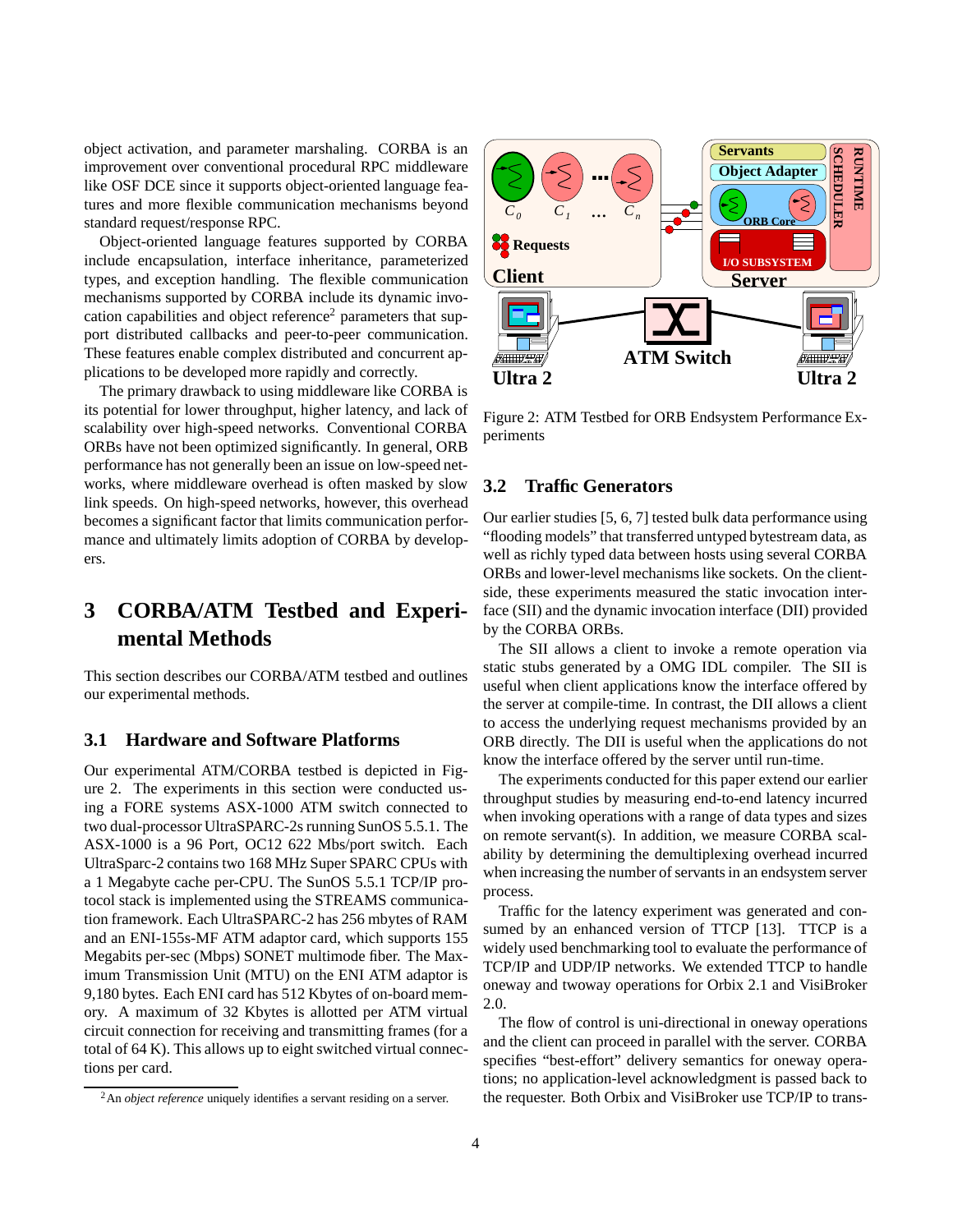mit oneway operations.

In twoway operations, the flow of control is bi-directional. After each twoway operation is invoked, the client blocks until an acknowledgment is received, *i.e.*, the operation returns. In our experiments, we defined twoway operations to return "void," thereby minimizing the size of the acknowledgment from the server.

We measured round-trip latency using the twoway CORBA operations. We first measured operations that did not use any parameters to determine the "best case" operation latency. In addition, we measured operation transfers using following data types: primitive types (short, char, long, octet, double) and a C++ struct composed of all the primitives (BinStruct). The CORBA ORBs transferred the data types using IDL sequences, which are dynamically-sized arrays. The following OMG IDL interface was used by the CORBA ORBs for the latency tests reported in this paper:

```
struct BinStruct{ short s; char c; long l;
                   octet o; double d; };
interface ttcp_sequence
{
  typedef sequence<BinStruct> StructSeq;
  typedef sequence<octet> OctetSeq;
  // Routines to send sequences of various data types
  void sendStructSeq_2way (in StructSeq ttcp_seq);
  void sendOctetSeq_2way (in OctetSeq ttcp_seq);
  void sendNoParams_2way();
  void sendNoParams_1way();
};
```
## **3.3 TTCP Parameter Settings**

Related work [14, 15, 16, 7] on transport protocol performance over ATM demonstrate the performance impact of parameters such as the size of socket queues, data buffers, and number of servants in a server. Therefore, our TTCP benchmarks systematically varied these parameters for each type of data as follows:

 **Socket queue size** The sender and receiver socket queue sizes used were 64 K bytes, which is the maximum on SunOS 5.5. These parameters influence the size of the TCP segment window, which has been shown [16] to significantly affect CORBA-level and TCP-level performance on high-speed networks.

 **TCP "No Delay" option** Since the request sizes for our tests are relatively small, the TCP NODELAY option is set on the client side. Without the TCP NODELAY option, the client uses Nagel's algorithm, which buffers "small" requests until the preceding small request is acknowledged. On high-speed networks the use of Nagel's algorithm can increase latency unnecessarily. Since this paper focuses on measuring the latency of small requests, we enabled the TCP NODELAY option to send packets immediately.

 **Data buffer size** For the latency measurements, the sender transmits parameter units of a specific data type incremented in powers of two, ranging from 1 to 1,024. Thus, for shorts (which are two bytes on SPARCs), the sender buffers ranged from 2 bytes to 2,048 bytes. In addition, we measured the latency of remote operation invocations that had no parameters.

 **Number of servants** Increasing the number of servants on the server increases the demultiplexing effort required to dispatch the incoming request to the appropriate servant. To pinpoint the latency overhead in this demultiplexing process, and to evaluate the scalability of CORBA implementations, our experiments used a range of servants (1, 100, 200, 300, 400, and 500) on the server.

### **3.4 Profiling Tools**

Detailed timing measurements used to compute latency were made with the gethrtime system call available on SunOS 5.5. This system call uses the SunOS 5.5 high-resolution timer, which expresses time in nanoseconds from an arbitrary time in the past. The time returned by gethrtime is very accurate since it does not drift.

The profile information for the empirical analysis was obtained using the Quantify [17] performance measurement tool. Quantify analyzes performance bottlenecks and identifies sections of code that dominate execution time. Unlike traditional sampling-based profilers (such as the UNIX gprof tool), Quantify reports results without including its own overhead. In addition, Quantify measures the overhead of system calls and third-party libraries without requiring access to source code.

### **3.5 Operation Invocation Strategies**

One source of latency incurred by CORBA ORBs in highspeed networks involves the *operation invocation strategy*. This strategy determines whether the requests are invoked via the static or dynamic interfaces and whether the client expects a response from the server. In our experiments, we measured the following operation invocation strategies defined by the CORBA specification, which are shown in Figure 3.

 **Oneway static invocation** The client uses the SII stubs generated by the OMG IDL compiler for the oneway operations defined in the IDL interface, as shown in Figure 3 (A).

 **Oneway dynamic invocation** The client uses the DII to build a request at run-time and uses the CORBA Request class to make the requests, as shown in Figure 3 (B).

 **Twoway static invocation** The client uses the static invocation interface (SII) stubs for twoway operations defined in IDL interfaces, as shown in Figure 3 (C).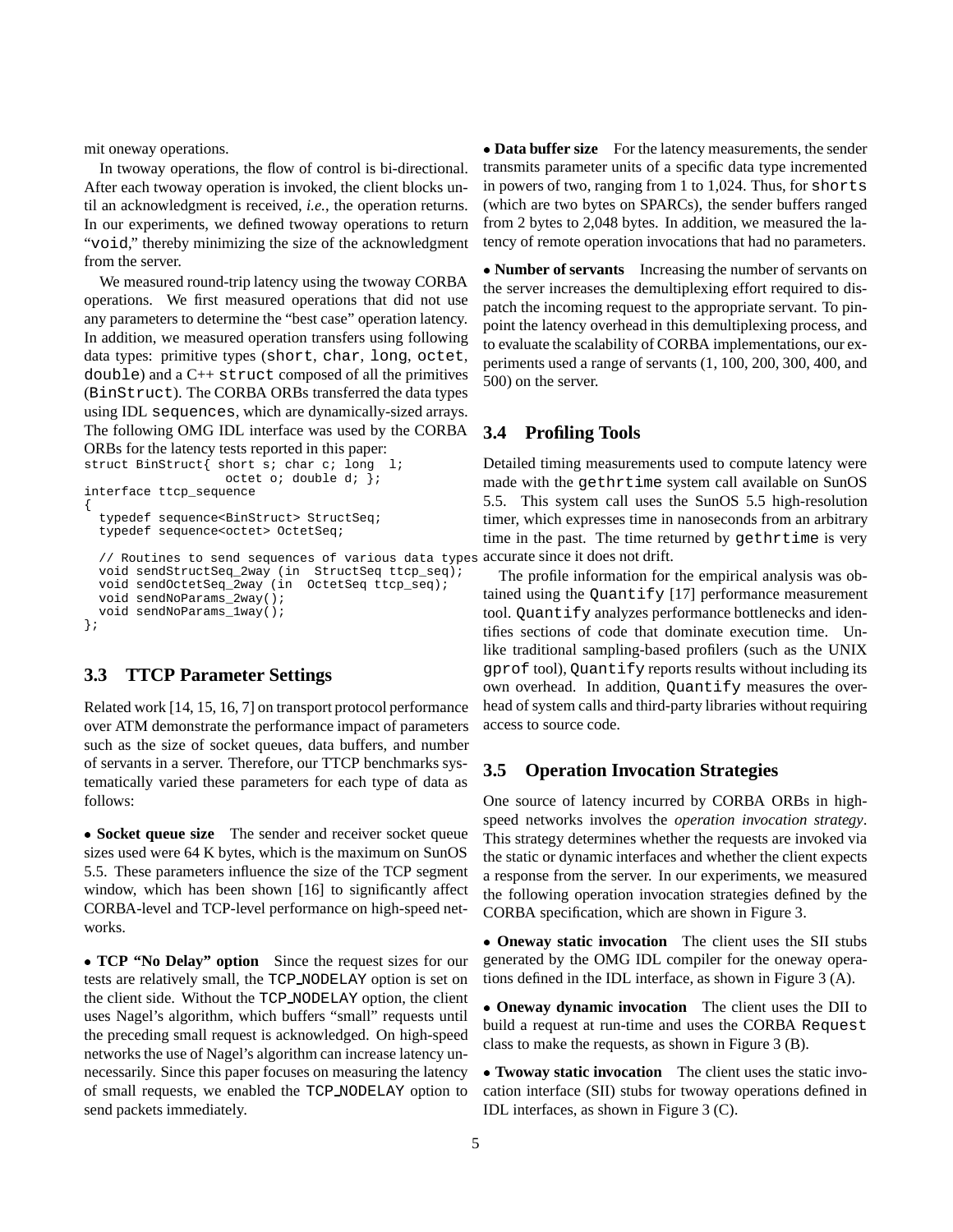

Figure 3: CORBA Operation Invocation Strategies

 **Twoway dynamic invocation** The client uses the dynamic invocation interface (DII) to make the requests, but blocks until the call returns from the server, as shown in Figure 3 (D).

We measured the average latency for 100 client requests for groups of 1, 100, 200, 300, 400, and 500 servants on the server. In every request, we invoked the same operation. We restricted the number of requests per servant to 100 since neither Orbix nor VisiBroker could handle a larger numbers of requests without crashing, as described in Section 4.4.

## **3.6 Servant Demultiplexing Strategies**

Another source of overhead incurred by CORBA ORBs involves the time the Object Adapter spends demultiplexing requests to servants. The type of demultiplexing strategy used by an ORB significantly affects its scalability. Scalability is important for applications ranging from enterprise-wide network management systems, with agents containing a potentially large number of servants on each ORB endsystem, to real-time avionics mission computers, which must support real-time scheduling and dispatching of periodic processing operations.

A standard GIOP-compliant client request contains the identity of its remote object and remote operation. A remote object is represented by an Object Key octet sequence and a remote operation is represented as a string. Conventional ORBs demultiplex client requests to the appropriate operation of the servant implementation using the *layered demultiplexing* architecture shown in Figure 4. These steps perform the following tasks:



Figure 4: Layered CORBA Request Demultiplexing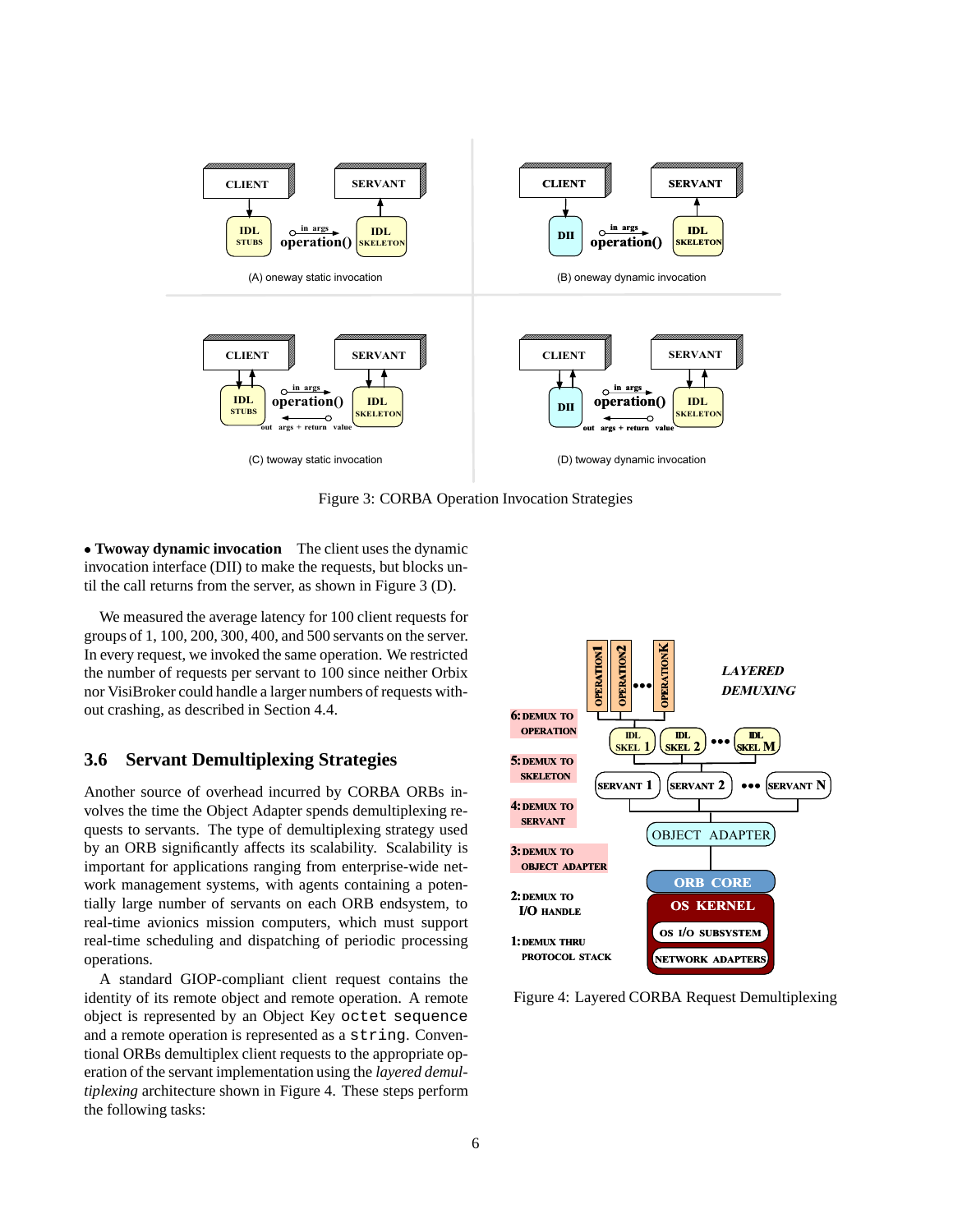**Steps 1 and 2:** The OS protocol stack demultiplexes the incoming client request multiple times, *e.g.*, through the data link, network, and transport layers up to the user/kernel boundary and the ORB Core.

**Steps 3, 4, and 5:** The ORB Core uses the addressing information in the client's Object Key to locate the appropriate Object Adapter, servant, and the skeleton of the target IDL operation.

**Step 6:** The IDL skeleton locates the appropriate operation, demarshals the request buffer into operation parameters, and performs the operation upcall.

However, layered demultiplexing is generally inappropriate for high-performance and real-time applications for the following reasons [18]:

**Decreased efficiency:** Layered demultiplexing reduces performance by increasing the number of internal tables that must be searched as incoming client requests ascend through the processing layers in an ORB endsystem. Demultiplexing client requests through all these layers is expensive, particularly when a large number of operations appear in an IDL interface and/or a large number of servants are managed by an Object Adapter.

**Increased priority inversion and non-determinism:** Layered demultiplexing can cause priority inversions because servant-level quality of service (QoS) information is inaccessible to the lowest-level device drivers and protocol stacks in the I/O subsystem of an ORB endsystem. Therefore, an Object Adapter may demultiplex packets according to their FIFO order of arrival. FIFO demultiplexing can cause higher priority packets to wait for an indeterminate period of time while lower priority packets are demultiplexed and dispatched [19].

Conventional implementations of CORBA incur significant demultiplexing overhead. For instance, [5, 20] show that conventional ORBs spend  $\sim$ 17% of the total server time processing demultiplexing requests. Unless this overhead is reduced and demultiplexing is performed predictably, ORBs cannot provide uniform, scalable QoS guarantees to real-time applications.

Prior work [21] analyzed the impact of various IDL skeleton demultiplexing techniques such as linear search and direct demultiplexing. However, in many applications the number of operations defined per-IDL interface is relatively small and static, compared to the number of potential servants, which can be quite large and dynamic.

To evaluate the scalability of the CORBA ORBs in this paper, we varied the number of servants residing in the server process from 1 to 500, by increments of 100. The server used the *shared* activation mode, where all servants on the server are managed by the same process.

### **3.7 Request Invocation Algorithms**

The experiments conducted for this paper use four different request invocation algorithms on the client-side. Each invocation algorithm evaluates the merits of the server-side Object Adapter's strategy for demultiplexing incoming client requests. The experiments conducted for the Orbix 2.1 and VisiBroker 2.0 ORBs use the *request train* and *round robin* invocation algorithms described below.

Section 5 describes how we applied active demultiplexing and perfect hashing to optimized demultiplexing in our highperformance, real-time ORB called TAO [22, 21]. To test these strategies, we developed two additional request invocation algorithms called *random invocation* and *worst-case invocation*, respectively. These algorithms are used to evaluate the predictability, consistency, and scalability properties of TAO's demultiplexing strategies, and to compare their performance with the worst-case performance of linear-search demultiplexing. All the four invocation algorithms are described below.

#### **3.7.1 The Request Train Invocation Algorithm**

One way to optimize demultiplexing overhead is to have the Object Adapter cache recently accessed servants. Caching is particularly useful if client operations arrive in "request trains," where a server receives a series of requests for the same servant. By caching information about a servant, the server can reduce the overhead of locating the servant for every incoming request.

To determine if caching was used, and to measure its effectiveness, we devised the following request invocation algorithm:

```
const int MAXITER = 100;
long sum = 0;
Profile_Timer timer; // Begin timing.
for (int j = 0; j < num\_servants; j++){
  for (int i = 0; i < MAXITER; i++) {
     // Use one of the 2 invocation strategies
     // to call the send() operation on servant_#j
     // at the server...
     sum += timer.current_time ();
  }
}
avg_latency = sum / (MAXITER * num_servants);
```
This algorithm does not change the destination servant until MAXITER requests are performed. If a server is caching information about recently accessed servants, the request train algorithm should elicit different performance characteristics than the round robin algorithm described next.

#### **3.7.2 The Round Robin Invocation Algorithm**

In this scheme, the client invokes the send operation MAXITER times on a different object reference. This al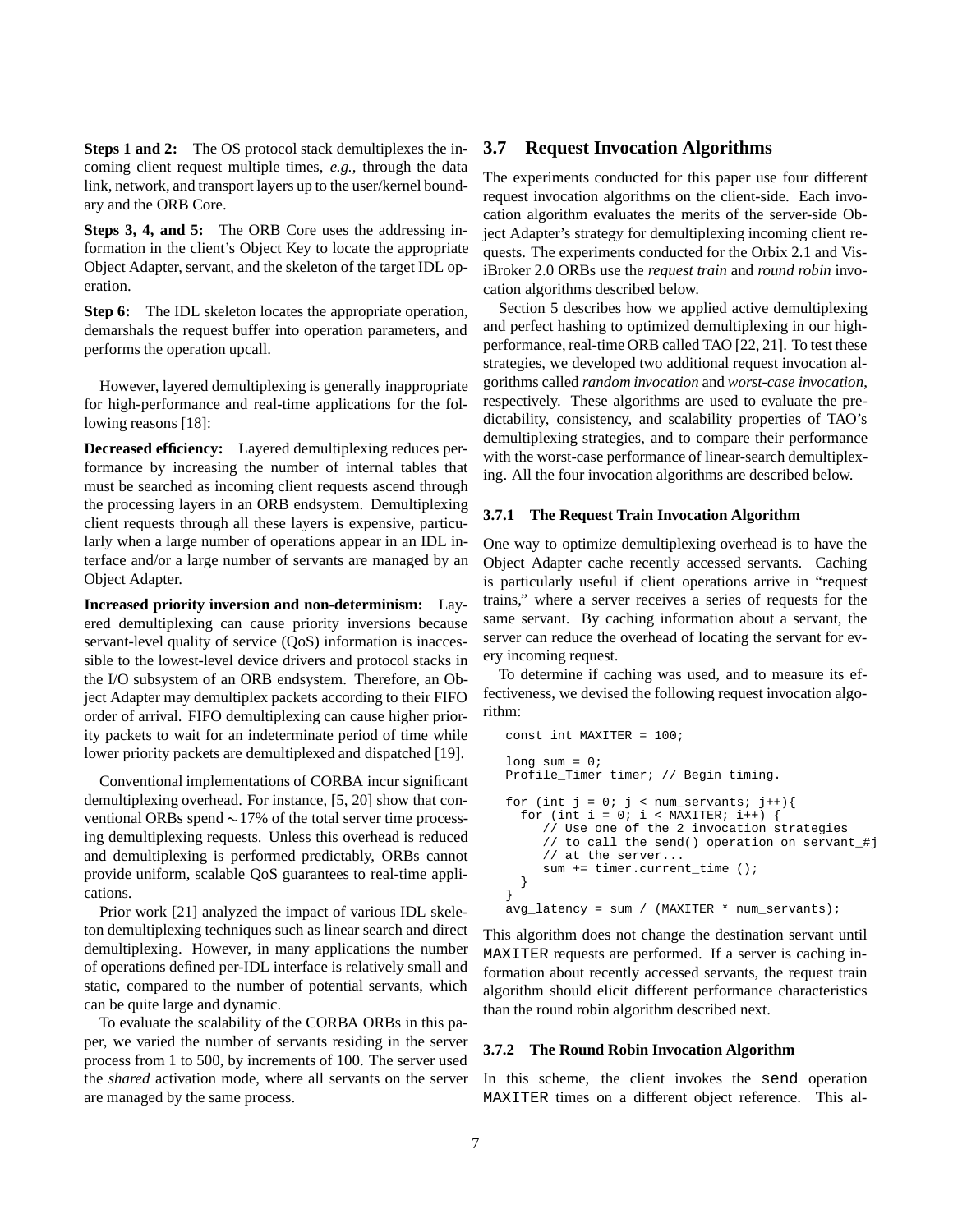gorithm is used to evaluate how predictable, consistent, and scalable is the demultiplexing technique used by the Object Adapter. The round robin algorithm is defined as follows:

```
const int MAXITER = 100;
long sum = 0;Profile_Timer timer; // Begin timing.
for (int i = 0; i < MAXITER; i++){
  for (int j = 0; j < num\_servants; j++) {
     // Use one of the 2 invocation strategies
     // to call the send() operation on servant_#j
     // at the server...
     sum += timer.current time ();
  }
}
avg_latency = sum / (MAXITER * num_servants);
```
#### **3.7.3 Random Invocation Algorithm**

The random invocation algorithm is different than the round robin algorithm since requests are made on a randomly chosen object reference for a randomly chosen operation as shown below:

```
const int MAXITER = 100;
long sum = 0;Profile_Timer timer; // Begin timing.
for (int i = 0; i < num_servants; i++) {
  for (int j = 0; j < NUM_OPERATIONS; j++) {
     // choose a servant at random from<br>// the set [0, NUM SERVANTS - 1]
            the set [0, NUM_SERVANTS - 1];
     // choose an operation at random from
     // the set [0, NUM_OPERATIONS - 1];
     // invoke the operation on that servant;
  }
}
avg\_latency = sum / (MAXITER * num\_servants);
```
The pattern of requests generated by this scheme is different from the well-defined pattern of requests made by the round robin algorithm. The random invocation algorithm is thus better suited to test the predictability, scalability, and consistency properties of the demultiplexing techniques used than the round robin Invocation algorithm.

#### **3.7.4 Worst-case Invocation Algorithm**

In this scheme, we choose the last operation of the last servant. The algorithm for sending the worse-case client requests is shown below:

```
const int MAXITER = 100;
long sum = 0;Profile_Timer timer; // Begin timing.
for (int i = 0; i < num\_servant; i++)for (int j = 0; j < NUM_OPERATIONS; j++) {
     // invoke the last operation on the
     // last servant
```


Figure 5: General Path of CORBA Requests

} }  $avg\_latency = sum / (MAXITER * num\_servants);$ 

The purpose of this scheme is to compare the performance of different demultiplexing schemes with that of the worst-case behavior depicted by a linear-search based scheme.

# **4 Performance Results for CORBA Latency and Scalability over ATM**

This section presents the performance results from our latency and scalability experiments. Sections 4.1 and 4.2 describe the blackbox experiments that measure end-to-end communication delay from client requester to a range of servants using a variety of types and sizes of data. Section 4.3 describes a whitebox empirical analysis using Quantify to precisely pinpoint the overheads that yield these results. Our measurements include the overhead imposed by all the layers shown in Figure 5.

## **4.1 Blackbox Results for Parameterless Operations**

In this section, we describe the results for invoking parameterless operations using the round robin and request train invocation strategies.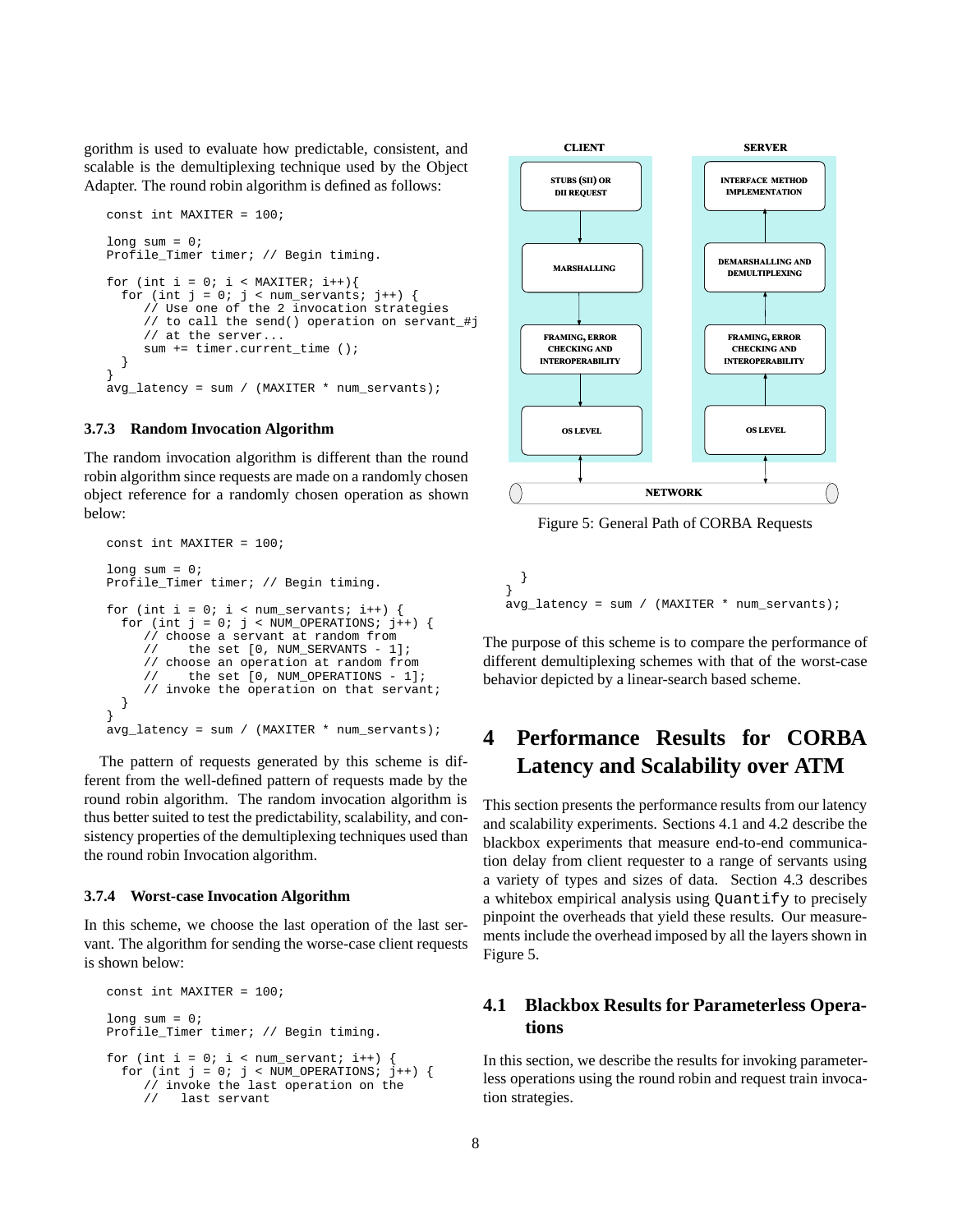### **4.1.1 Latency and Scalability of Parameterless Operations**

Figures 6 and 7 depict the average latency for the parameterless operations using the request train variation of our request invocation algorithm. Likewise, Figures 8 and 9 depict the av-



Figure 6: Orbix: Latency for Sending Parameterless Operation using request train Requests



Figure 7: VisiBroker: Latency for Sending Parameterless Operation using request train Requests

erage latency for invoking parameterless operations using the round robin algorithm.

These figures reveal that the results for the request train experiment and the round robin experiment are essentially identical. Thus, it appears that neither ORB supports caching of servants. As a result, the remainder of our tests just use the round robin algorithm.

**Twoway latency** The figures illustrate that the performance of VisiBroker was relatively constant for twoway latency. In contrast, Orbix's latency grew as the number of servants increased. The rate of increase was approximately 1.12 times for every 100 additional servants on the server.

We identified the problem with Orbix by using truss, which is a Solaris tool for tracing the system calls at run-



Figure 8: Orbix: Latency for Sending Parameterless Operation using Round Robin Requests



Figure 9: VisiBroker: Latency for Sending Parameterless Operation using round robin Requests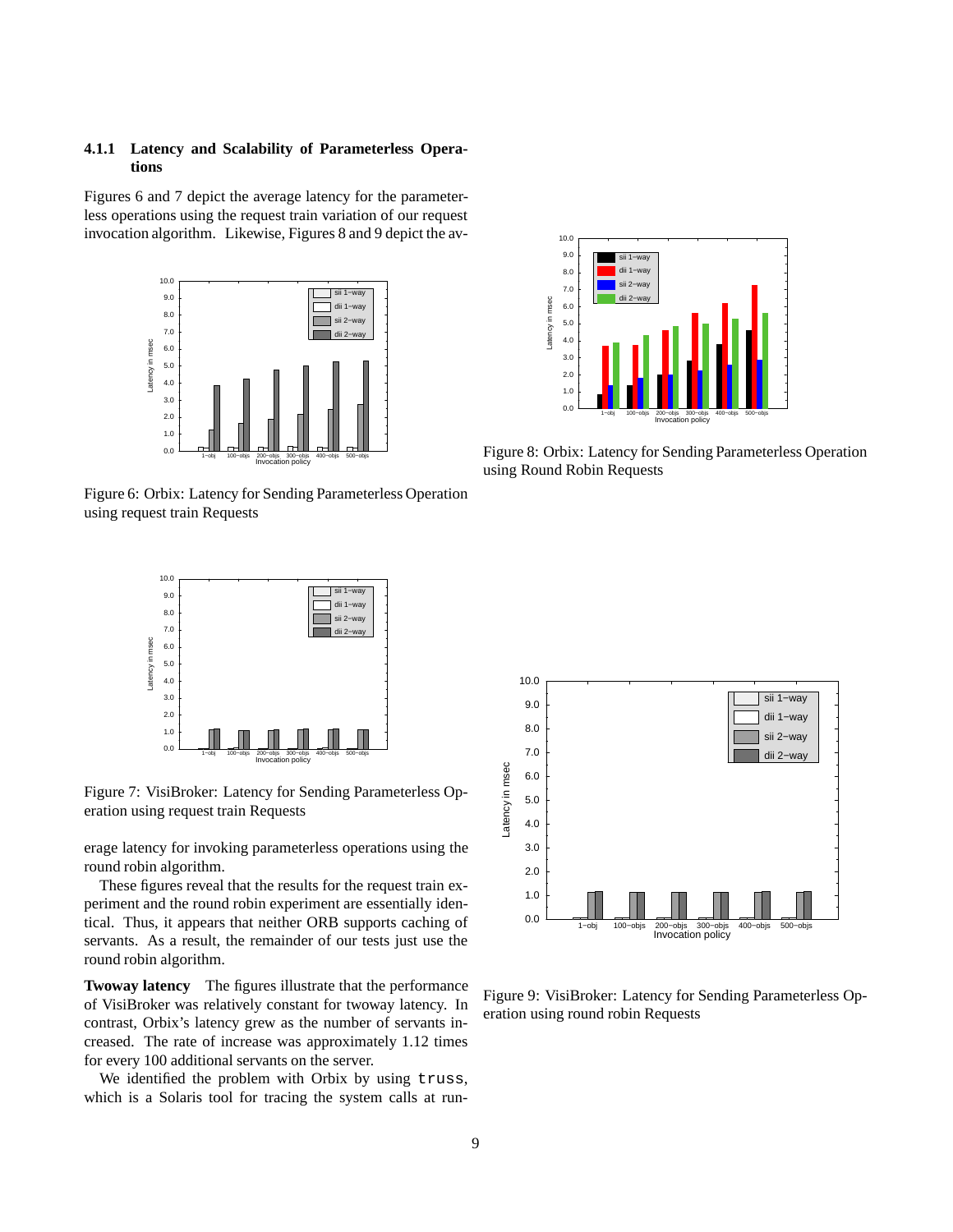time. When Orbix 2.1 is run over ATM networks, it opens a new TCP connection (and thus a new socket descriptor) for every object reference.<sup>3</sup> This behavior has the following consequences:

- *Increased demultiplexing overhead* Opening a new socket connection for each object reference degrades latency significantly since the OS kernel must search the socket endpoint table to determine which descriptor should receive the data.
- *Limited scalability* As the number of servants grew, all the available descriptors on the client and server were exhausted. We used the UNIX ulimit command to increase the number of descriptors to 1,024, which is the maximum supported per-process on SunOS 5.5 without reconfiguring the kernel. Thus, we were limited to approximately 1,000 object references per-server process on Orbix over ATM.

In contrast, VisiBroker did not create socket descriptors for every object reference. Instead, a single connection and socket descriptor were shared by all object references in the client. Likewise, a single connection and socket descriptor were shared by all servant implementations in the server. This, combined with its hashing-based demultiplexing scheme for locating servants and operations, significantly reduces latency. In addition, we were able to obtain object references for more than 1,000 servants.

**Oneway latency** The figures illustrate that for VisiBroker, the oneway latency remains nearly constant as the number of servants on the server increase. In contrast, Orbix's latency grows as the number of servants increase.

Figures 6 and 8 reveal an interesting case with Orbix's oneway latency. The oneway SII and DII latencies remain slightly less than their corresponding twoway latencies until 200 servants on the server. Beyond this, the oneway latencies exceed their corresponding twoway latencies.

The reason for Orbix's behavior is that it opens a new TCP connection (and allocate a new socket descriptor) for every object reference. Since the oneway calls do not involve any server response to the client, the client can send requests without blocking. As explained in Section 4.3.3, the receiver is unable to keep pace with the sender due to the large number of open TCP connections and inefficient demultiplexing strategies. Consequently, the underlying transport protocol, TCP in this case, must invoke flow control techniques to slow down the sender. As the number of servants increase, this flow control overhead becomes dominant, which increases oneway latency.

In contrast, the twoway latency does not incur this flow control overhead since the sender blocks for a response after every request.

Figure 10 compares the twoway latencies obtained for sending parameterless operations for Orbix and VisiBroker with that of a low-level C++ implementation that uses sockets directly. The twoway latency comparison reveals that the Visi-



Figure 10: Comparison of Twoway Latencies

Broker and Orbix versions perform only 50% and 46% as well as the C++ version, respectively.

#### **4.1.2 Summary of Results for Parameterless Operations**

- Neither Orbix nor VisiBroker caches recently accessed object references in the Object Adapter. As a result, the latency for the request train and round robin cases are nearly equivalent.
- Oneway latencies for VisiBroker remained relatively constant as the number of servants increase on the server. However, the oneway latency for Orbix increases linearly as the number of servants grow.
- Oneway latencies for Orbix exceed their corresponding twoway latencies beyond 200 servants on the server. This is due to the flow control mechanism used by the underlying TCP transport protocol to throttle the fast sender.
- Twoway latency for VisiBroker remains relatively constant as the number of servants increases. This is due to the efficient demultiplexing based on hashing used by VisiBroker. Moreover, unlike Orbix, VisiBroker does not open a new connection for every object reference.
- Twoway latency for Orbix increases linearly at a rate of  $\sim$ 1.12 per 100 servant increment. As explained earlier, this stems from Orbix's inefficient demultiplexing strategy and the fact that it opens TCP connection per object reference.

 $3$ Interestingly, when the Orbix client is run over Ethernet it only uses a single socket on the client, regardless of the number of servants in the server process.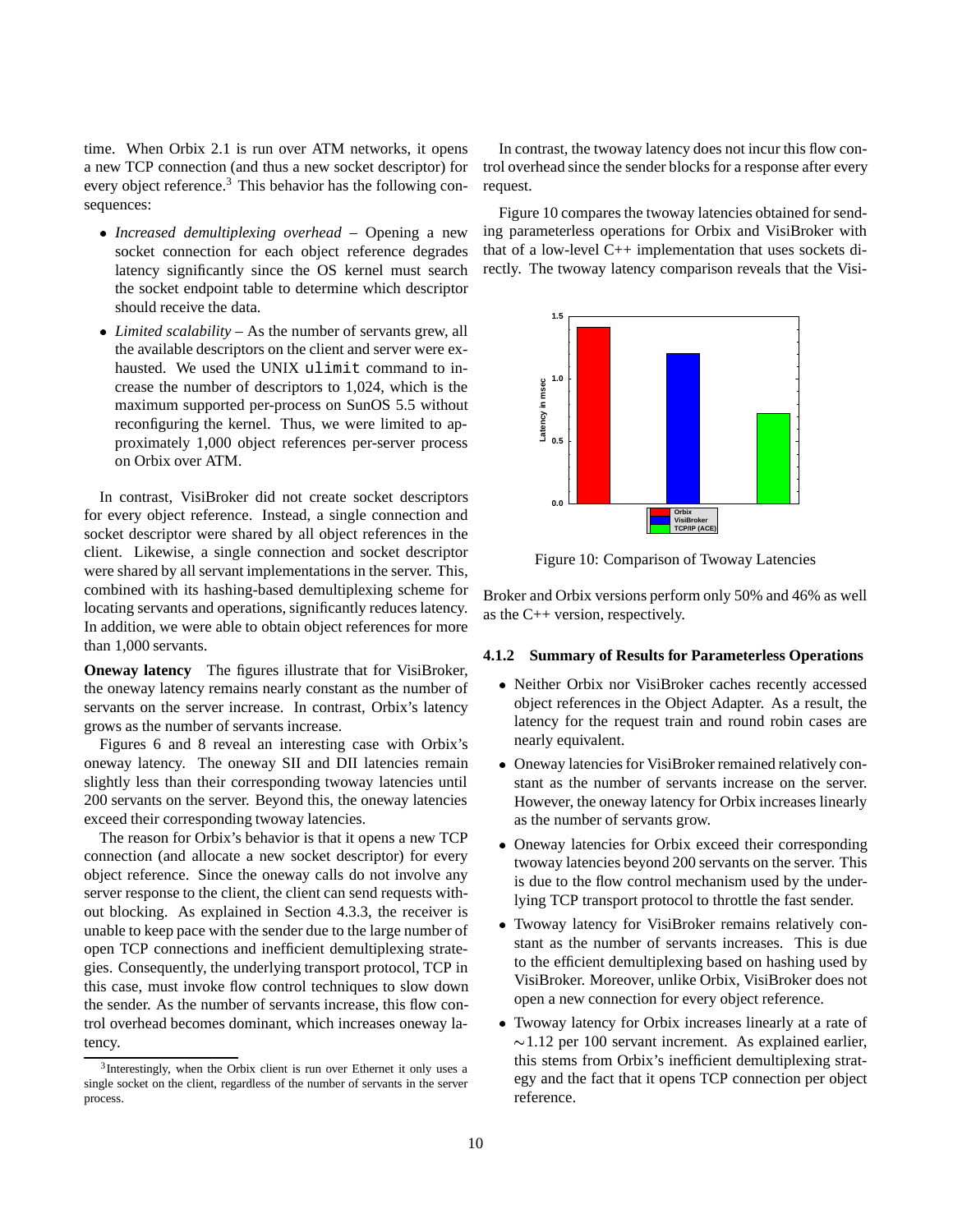- Twoway DII latency in VisiBroker is comparable to its twoway SII latency. This is due to its reuse of DII requests, thereby only creating the request once.
- Twoway DII latency in Orbix is  $\sim$  2.6 times that of its twoway SII latency. In Orbix DII, a new request must be created per invocation.4
- Twoway DII latency for Orbix is always greater than its twoway SII latency, whereas for VisiBroker they are comparable. The reasons is that Orbix creates a new request for every DII invocation. In contrast, VisiBroker recycles the request.

## **4.2 Blackbox Results for Parameter Passing Operations**

In this section, we describe the results for invoking parameter passing operations using the round robin and request train invocation strategies.

#### **4.2.1 Latency and Scalability of Parameter Passing Operations**

Figures 11 through 18 depict the average latency for sending richly-typed struct data and untyped octet data using (1) the oneway operation invocation strategies (described in Section 3.5) and (2) varying the number of servants (described in Section 3.6). Similarly, Figures 19 through 26 depict the average latency for sending richly-typed struct data and untyped octet for twoway operations. These figures reveal that as the sender buffer size increases, the marshaling and data copying overhead also grows [5, 6], thereby increasing latency. These results demonstrate the benefit of using more efficient buffer management techniques and highly optimized stubs [10] to reduce the presentation conversion and data copying overhead.

**Oneway latency** The oneway SII latencies for Orbix and VisiBroker for octets are comparable. However, as depicted in Figures 12 through 16, due to inefficient internal buffering strategies, there is substantial variance in latency. This jitter is generally unacceptable for real-time systems that require predictable behavior [4].

The Orbix DII latency for octets is nearly double the latency for VisiBroker. The oneway SII latencies for Orbix and VisiBroker for BinStructs are comparable. However, the oneway DII latency for Orbix increases rapidly compared to that of VisiBroker. For 500 servants, the Orbix oneway DII latency for BinStructs is  $\sim$  5.6 times that of VisiBroker.

<sup>4</sup>The CORBA 2.0 specification does not dictate whether a new DII request should be created for each request, so an ORB may chose to use either approach.



Figure 11: Orbix Latency for Sending Octets Using Oneway SII



Figure 12: VisiBroker Latency for Sending Octets Using Oneway SII



Figure 13: Orbix Latency for Sending Octets Using Oneway DII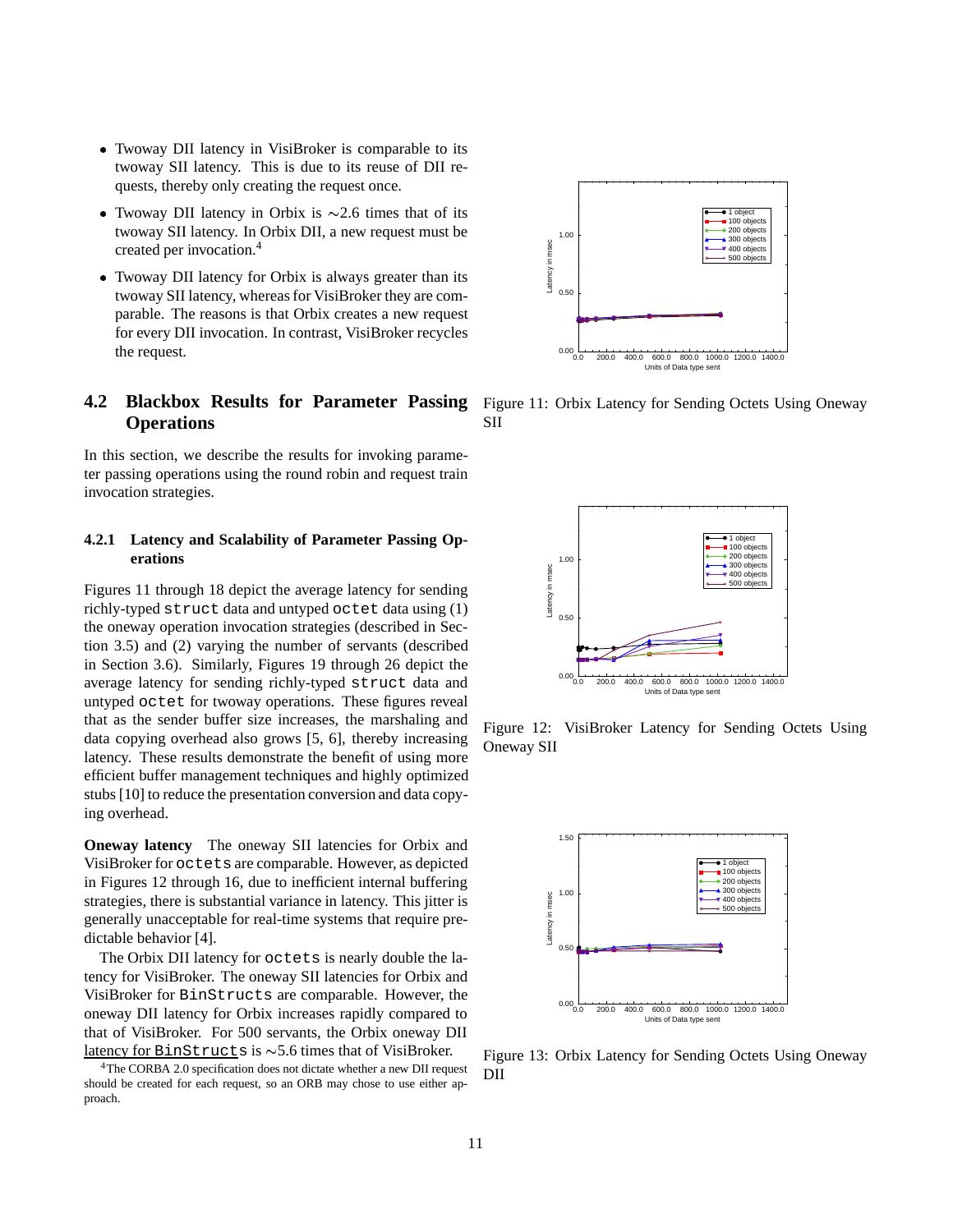

Oneway DII



Figure 15: Orbix Latency for Sending Structs Using Oneway SII



Oneway SII



Figure 14: VisiBroker Latency for Sending Octets Using Figure 17: Orbix Latency for Sending Structs Using Oneway DII



Figure 18: VisiBroker Latency for Sending Structs Using Oneway DII



Figure 16: VisiBroker Latency for Sending Structs Using Figure 19: Orbix Latency for Sending Octets Using Twoway SII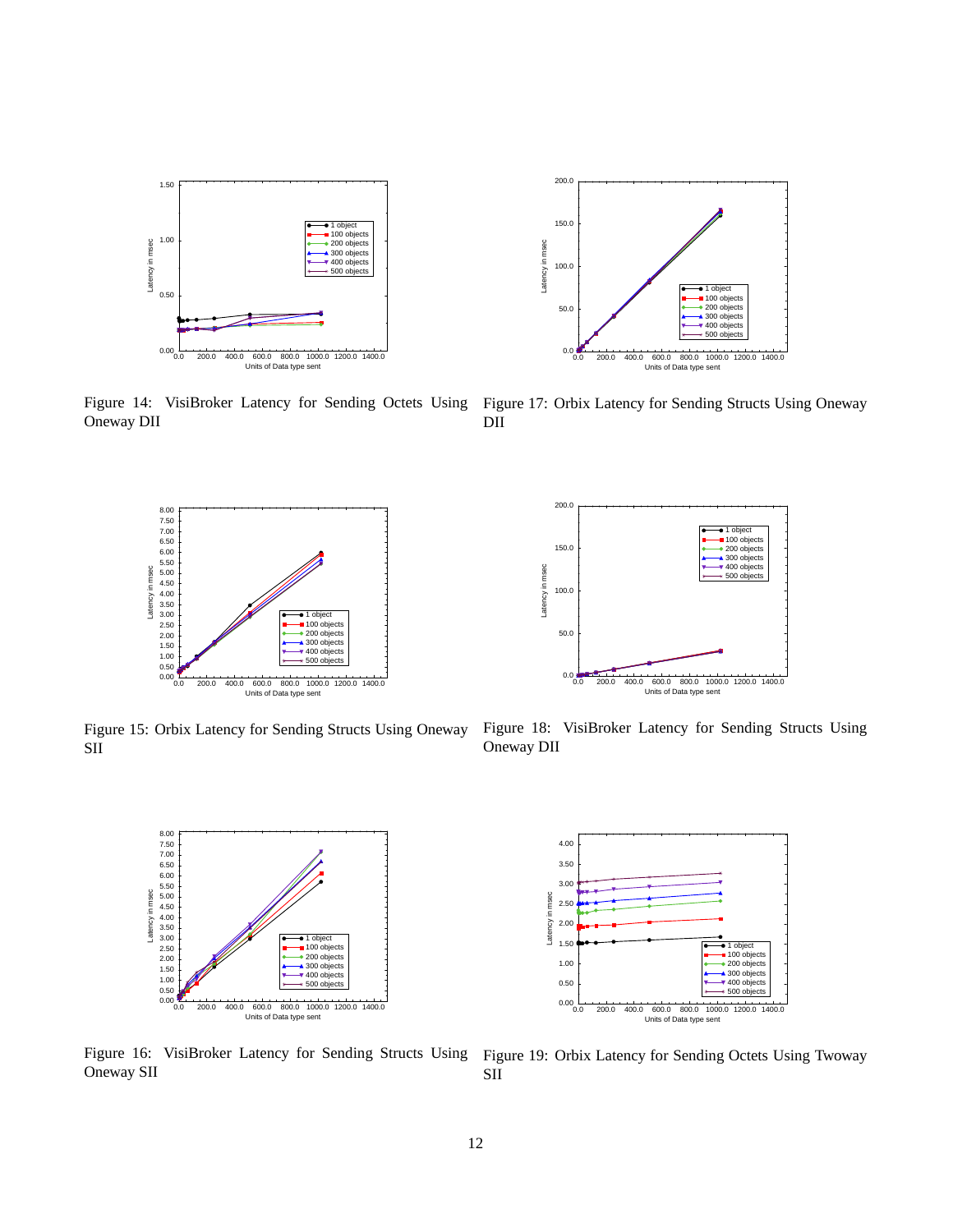

Twoway SII



Figure 21: Orbix Latency for Sending Octets Using Twoway DII



Figure 22: VisiBroker Latency for Sending Octets Using Twoway DII



Figure 20: VisiBroker Latency for Sending Octets Using Figure 23: Orbix Latency for Sending Structs Using Twoway



Figure 24: VisiBroker Latency for Sending Structs Using Twoway SII



Figure 25: Orbix Latency for Sending Structs Using Twoway DII

SII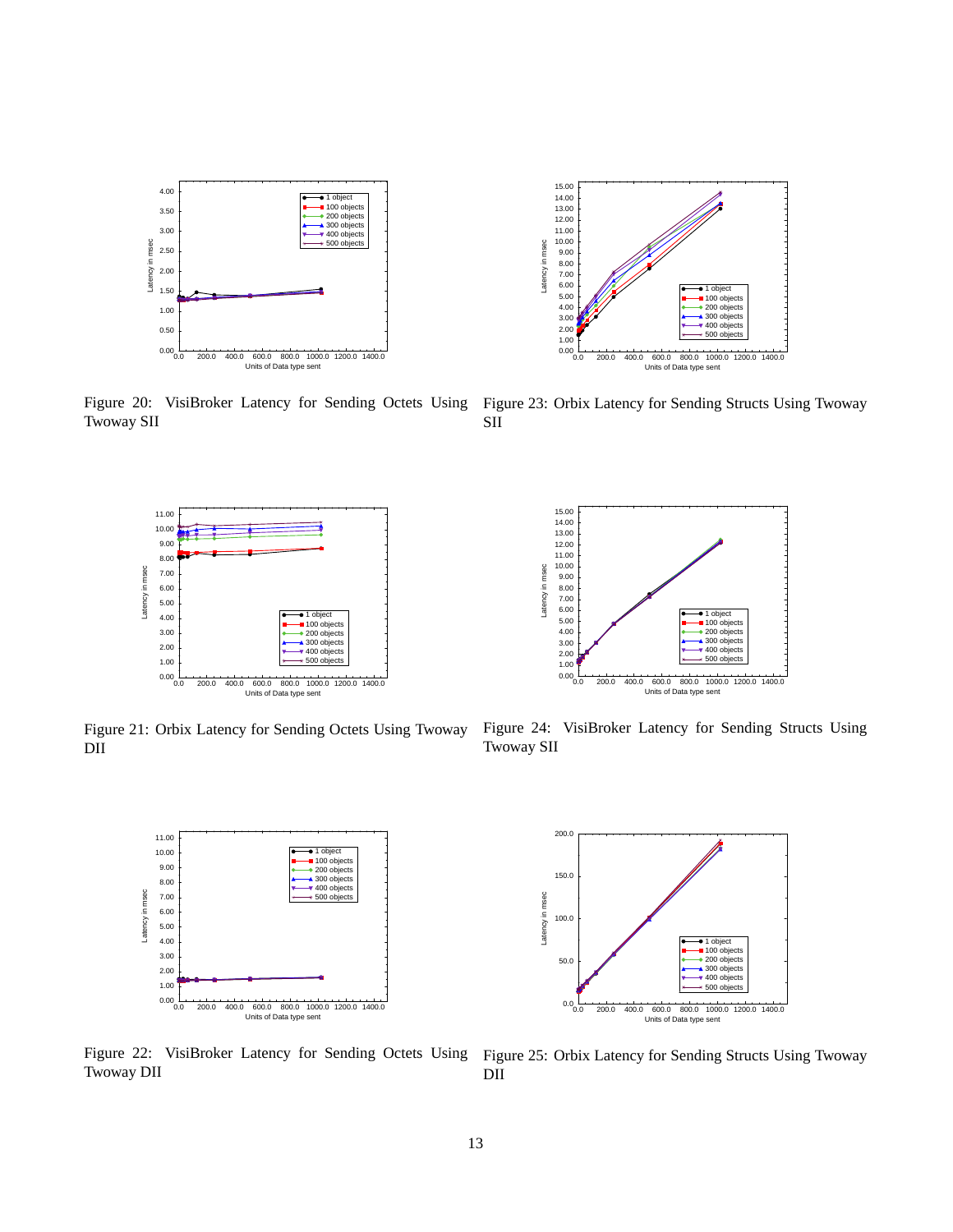

Figure 26: VisiBroker Latency for Sending Structs Using Twoway DII

**Twoway latency** Figures 19 through 26 reveal that the twoway latency for Orbix increases as (1) the number of servants and (2) the sender buffer sizes increase. In contrast, for VisiBroker the latency increases only with the size of sender buffers. Figures 23 through 26 also reveal that the latency for the Orbix twoway SII case at 1,024 data units of BinStruct is almost 1.2 times that for VisiBroker.

Similarly, the latency for the Orbix twoway DII case at 1,024 data units of BinStruct is almost 4.5 times that for VisiBroker. In addition, the figures reveal that for Orbix, the latency increases as the number of servants increase. As shown in 4.3, this is due to the inefficient demultiplexing strategy used by Orbix. For VisiBroker, the latency remains unaffected as the number of servants increases.

Orbix incurs higher latencies than VisiBroker due to (1) the additional overhead stemming from the inability of Orbix DII to reuse requests and (2) the presentation layer overhead of marshaling and demarshaling the BinStructs. These sources of overhead reduce the receiver's performance, thereby triggering the flow control mechanisms of the transport protocol, which impede the sender's progress.

[5, 6] precisely pinpoint the marshaling and data copying overheads when transferring richly-typed data using SII and DII. The latency for sending octets is much less than that for BinStructs due to significantly lower overhead of presentation layer conversions. Section 4.3 presents our analysis of the Quantify results for sources of overhead that increase the latency of client request processing.

### **4.2.2 Summary of Latency and Scalability Results for CORBA Parameter Passing Operations**

The following summarizes the latency results for parameter passing operations described above:

Latency for Orbix and VisiBroker increases linearly with

the size of the request. This is due to the increased parameter marshaling overhead.

- VisiBroker exhibits relatively low, constant latency as the number of servants increase, due to its use of hashingbased demultiplexing for servants and IDL skeletons at the receiver. In contrast, Orbix exhibits linear increases in latency based on the number of servants and the number of operations in an IDL interface. This behavior stems from Orbix's use of linear search at the TCP/socket layer since it opens a connection per object reference. In addition, it also uses linear search to locate servant operations in its IDL skeletons.
- The DII performs consistently worse than SII. For twoway Orbix operations the DII performs 3 times worse for octets and 14 times worse for BinStructs. For VisiBroker the DII performs comparable for octets and  $\sim$  4 times worse for BinStructs).

Since Orbix does not reuse the DII requests, the DII latency for Orbix incurs additional overhead. However, both Orbix and VisiBroker must populate the request with parameters. This involves marshaling and demarshaling the parameters. The marshaling overhead for BinStructs is more significant than that for octets. As a result, the DII latency for BinStructs is worse compared to that of octets.

## **4.3 Whitebox Analysis of Latency and Scalability Overhead**

Sections 4.1 and 4.2 presented the results of our blackbox performance experiments. These results depict *how* the two ORBs perform. However, the blackbox tests do not explain *why* there are differences in performance, *i.e.*, they do not reveal the *source* of the latency and scalability overheads.

This section presents the results of whitebox profiling that illustrate why the two ORBs performed differently. We analyze the Quantify results on sources of latency and scalability overhead in the two ORBs to help explain the variation reported in Section 4. The performance results reported in this section motivated the latency and scalability optimizations applied to our TAO ORB in Section 5.

Figures 27 and 28 show how Orbix and VisiBroker implement the generic SII request path shown in Figure 5. Percentages at the side of each figure indicate the contribution to the total processing time for a call to the sendStructSeq method, which was used to perform the operation for sending sequences of BinStructs. <sup>5</sup> The DII request path is similar to the SII path, except that clients create requests at run-time rather than using the stubs generated by the IDL compiler.

<sup>5</sup>The percentages in the figures do not add up to 100 since the overhead of the OS and network devices are omitted.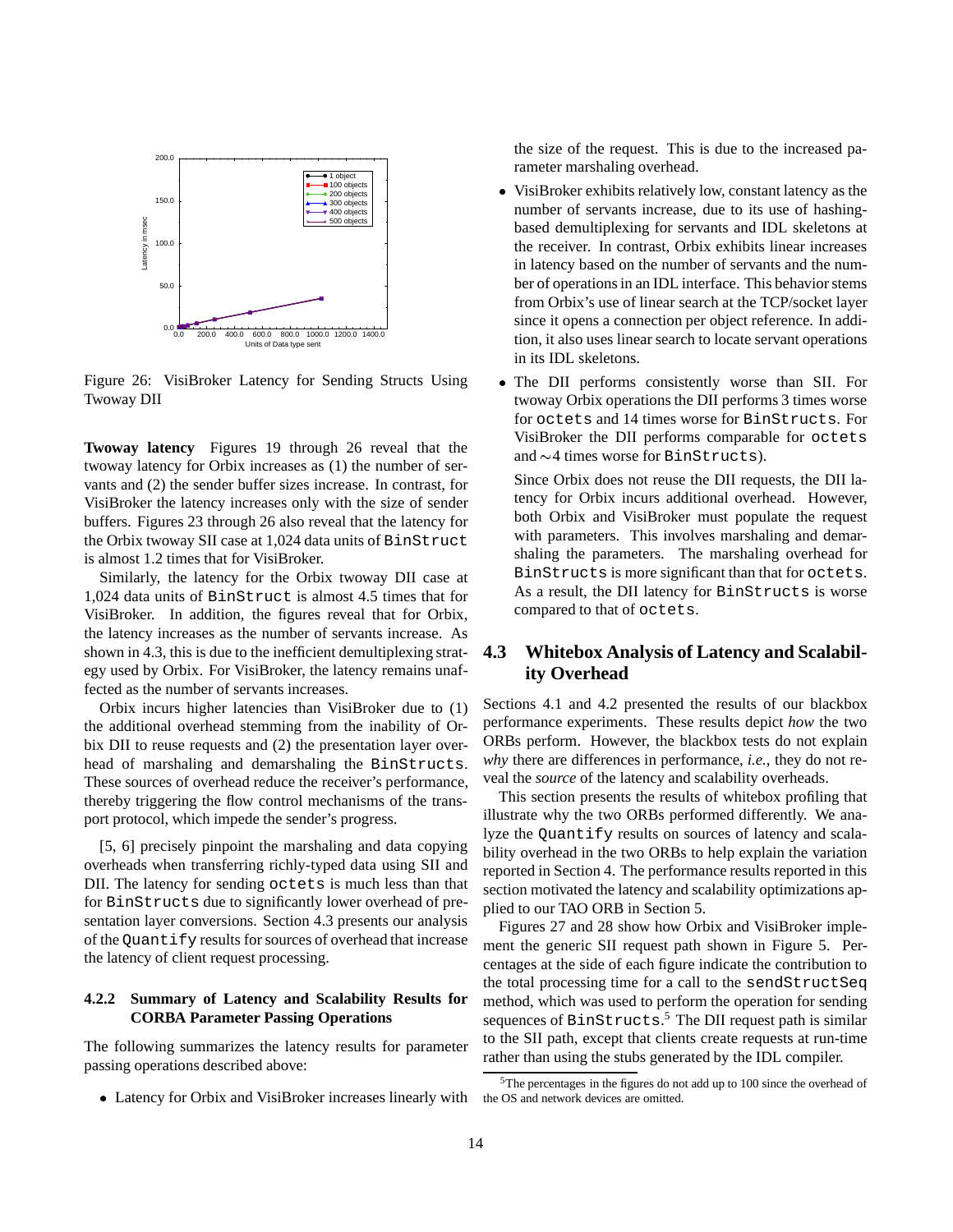

Figure 27: Request Path Through Orbix Sender and Receiver for SII

Figure 28: Request Path Through VisiBroker Sender and Receiver for SII

#### **4.3.1 Orbix SII Request Flow Overhead**

In Figure 27, the Orbix sender invokes the stub for the ttcp sequence::sendStructSeq method. The request traverses through the invoke and the send routines of the CORBA Request class and ends up in the OrbixChannel class. At this point, it is handled by a specialized class, OrbixTCPChannel, which uses the TCP/IP protocol for communication.

On the receiver, the request travels through a series of dispatcher classes that locate the intended servant implementation and its associated IDL skeleton. Finally, the ttcp sequence dispatch class demultiplexes the incoming request to the appropriate servant and dispatches its sendStructSeq method with the demarshaled parameters.

On the sender, most of the overhead is attributed to the OS. The Orbix version uses the write system call which accounts for 73% of the processing time, due primarily to protocol processing in the SunOS 5.5 kernel. The remaining overhead can be attributed to marshaling and data copying, which accounts for  $\sim$ 25% of the processing time. On the receiver, the demarshaling layer accounts for almost 72% of the overhead, due largely to the presentation layer conversion overhead incurred while demarshaling incoming parameters.

#### **4.3.2 VisiBroker SII Request Flow Overhead**

In Figure 28, the VisiBroker sender invokes the stub for the sendStructSeq method defined by the ttcp sequence class. The request passes through the send methods of the CORBA::Object and the PMCStubInfo classes. Finally, the request passes through the methods of the PMCIIOPStream class. This class implements the Internet Inter-ORB Protocol (IIOP), which specifies a standard communication protocol between servants on different heterogeneous hosts. The IIOP implementation writes to the underlying socket descriptor.

On the receiver, the IIOP implementation reads the packet using methods of the PMCIIOPStream class, which passes the request to the Object Adapter. The Object Adapter demultiplexes the incoming request by identifying the skeleton ( sk ttcp sequence::skeleton). The skeleton identifies the servant and makes an upcall to the sendStructSeq method of the ttcp\_sequence\_i implementation class.

On the sender, 56% of the overhead is attributed to the OS and networking level. The rest of the overhead stems from marshaling and data copying, which accounts for  $\sim$ 42% of the processing time. On the receiver, the demarshaling and demultiplexing layer accounts for almost 72% of the processing time. VisiBroker spends most of its receiver processing demarshaling the parameters. In addition, the incoming parameters must travel through long chain of function calls (shown in Figure 28), which increases the overhead.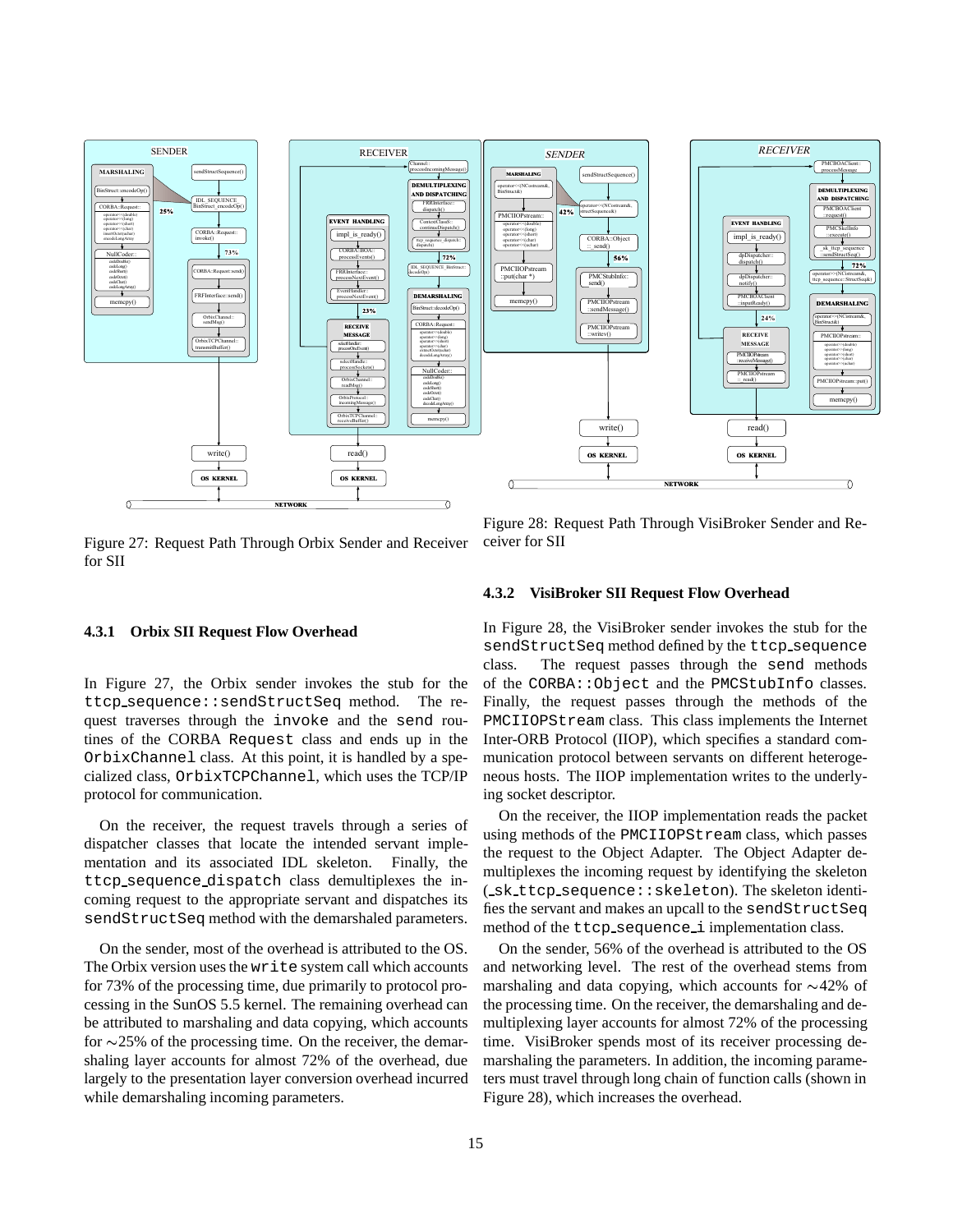| Comm.         | <b>Request</b> | <b>Analysis</b>    |        |               |
|---------------|----------------|--------------------|--------|---------------|
| <b>Entity</b> | Train          | <b>Method Name</b> | msec   | $\frac{0}{0}$ |
| Client        | No             | write              | 1,225  | 75.60         |
|               | Yes            | write              | 1,229  | 73.88         |
| Server        | NΩ             | strcmp             | 3,010  | 21.97         |
|               |                | hashTable::        | 2,178  | 15.90         |
|               |                | lookup             |        |               |
|               |                | write              | 1,392  | 10.16         |
|               |                | select             | 902    | 6.58          |
|               |                | hashTable::        | 704.52 | 5.14          |
|               |                | hash               |        |               |
|               |                | Selecthandler::    | 476    | 3.45          |
|               |                | processSockets     |        |               |
|               |                | read               | 346    | 2.55          |
|               | Yes            | strcmp             | 2,979  | 21.06         |
|               |                | hashTable::        | 2,178  | 15.40         |
|               |                | lookup             |        |               |
|               |                | write              | 1,504  | 10.63         |
|               |                | select             | 902    | 6.38          |
|               |                | hashTable::        | 712    | 5.04          |
|               |                | hash               |        |               |
|               |                | Selecthandler::    | 479    | 3.39          |
|               |                | processSockets     |        |               |
|               |                | read               | 372    | 2.63          |

Table 1: Analysis of Servant Demultiplexing Overhead for Orbix

The request flow path traced by Orbix and VisiBroker is very similar. VisiBroker uses the standard IIOP common data representation (CDR) encoding as its native protocol for representing data types internally. In contrast Orbix uses a proprietary communication protocol based on ONC's XDR.

#### **4.3.3 Servant Demultiplexing Overhead**

To evaluate how the CORBA ORBs scale for endsystem servers, we instantiated 1, 100, 200, 300, 400, and 500 servants on the server. The following discussion analyzes the server-side overhead for demultiplexing client requests to servants. We analyze the performance of the sendNoParams 1way method for 500 servants on the server and 10 iterations. The sendNoParams\_1way method is chosen so that the demultiplexing overhead can be analyzed without being affected by the demarshaling overhead involved with sending richly-typed data as shown in Sections 4.3.1 and 4.3.2.

**Sources of Orbix demultiplexing overhead** Table 1 depicts the latency and scalability impact of instantiating 500 servants and invoking 10 requests of the sendNoParams\_1way method per servant using Orbix. Quantify analysis reveals that the performance of both the round robin and the request train case is similar. In both cases, the client spends most of its time performing network writes.

The server spends  $\sim$ 22% of its time doing strcmps used for linearly searching the operation table to lookup the right operation,  $\sim 16\%$  of its time searching the hash table to locate the right servant and its skeleton,  $\sim$ 10% of its time in writes, and  $\sim$ 7% of its time in select. Orbix opens a new socket descriptor for every object reference obtained by the client. Hence, to demultiplex incoming requests, Orbix must use select to determine which socket descriptor is ready for reading. The writes are used for flushing of buffers invoked by the underlying flow-control mechanism of the transport protocol.

**Sources of VisiBroker demultiplexing overhead** Table 2 depicts the affect on latency and scalability of instantiating 500 servants and invoking 10 iterations of the sendNoParams 1way method per servant using VisiBroker. The table reveals no significant difference between the round robin and request train case. The Quantify analysis for the VisiBroker version reveals that the server spends  $\sim$ 15-20% of its time in network writes,  $\sim$  5% in reads, and  $\sim$ 22% time demultiplexing requests.

VisiBroker's Object Adapter manages the internal tables  $\sim$ NCTransDict and NCOutTbl. These tables use a hashbased table lookup strategy to demultiplex and dispatch incoming requests to their intended servants.

#### **Comparison of Orbix and VisiBroker demultiplexing overhead**

- VisiBroker opens one socket descriptor for all object references in the same server process. In contrast, Orbix opens a new socket descriptor for every object reference over networks (described in Section 4.1).
- VisiBroker uses a hashing-based scheme to demultiplex incoming requests to their servant. In contrast, although Orbix also uses hashing to identify the servant, a different socket is used for each servant. Therefore, the OS kernel must search the list of open socket descriptors to identify which one is enabled for reading.

## **4.4 Additional Impediments to CORBA Scalability**

In addition to servant demultiplexing overhead, both versions of CORBA used in our experiments possessed other impediments to scalability. In particular, neither worked correctly when clients invoked a large number of operations on a large number of servants accessed via object references.

We were not able to measure latency for more than  $\sim$ 1,000 servants since both ORBs crashed when we performed a large number of requests on  $\sim$ 1,000 servants. As discussed in Section 4.1, Orbix was unable to support more than  $\sim$ 1,000 servants since it opened a separate TCP connection and allocated a new socket for each servant in the server process. Moreover,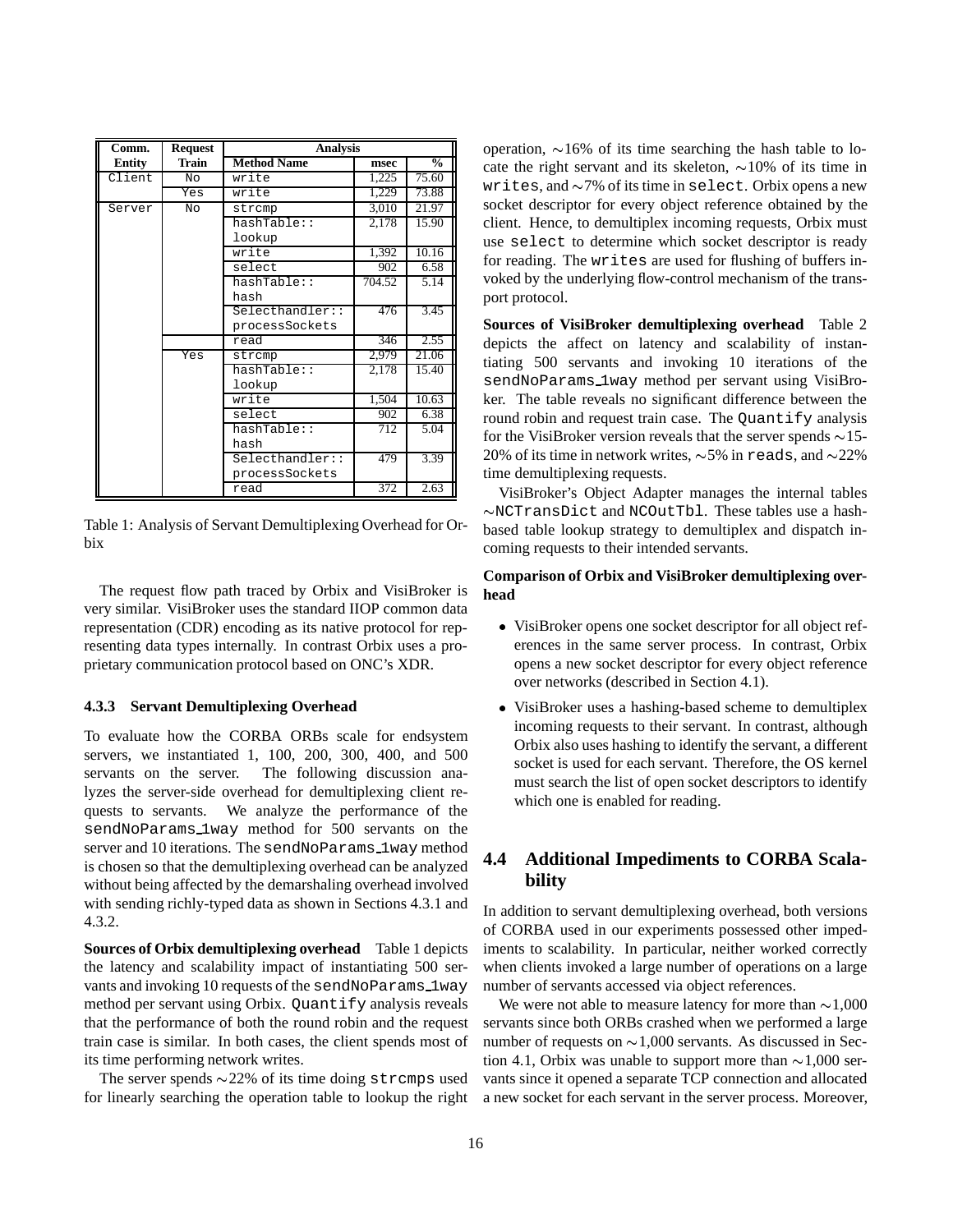| Comm.         | <b>Request</b> | <b>Analysis</b>        |        |               |
|---------------|----------------|------------------------|--------|---------------|
| <b>Entity</b> | Train          | <b>Method Name</b>     | msec   | $\frac{0}{0}$ |
| Client        | No             | write                  | 10,895 | 99.00         |
|               | Yes            | write                  | 10,992 | 99.00         |
| Server        | Nο             | write                  | 393    | 20.84         |
|               |                | $\sim$ NCTransDict     | 138    | 7.31          |
|               |                | $\sim$ NCClassInfoDict | 138    | 7.31          |
|               |                | read                   | 83     | 4.40          |
|               |                | NCOutTbl               | 73     | 3.84          |
|               |                | NCClassInfoDict        | 71     | 3.75          |
|               | Yes            | write                  | 275    | 15.32         |
|               |                | $\sim$ NCTransDict     | 138    | 7.67          |
|               |                | $\sim$ NCClassInfoDict | 138    | 7.67          |
|               |                | read                   | 83     | 4.61          |
|               |                | NCOutTbl               | 73     | 4.03          |
|               |                | NCClassInfoDict        | 71     | 3.93          |

Table 2: Analysis of Servant Demultiplexing Overhead for VisiBroker

even though VisiBroker supported  $\sim 1,000$  servants, it could not support more than 80 requests per servant without crashing when the server had 1,000 servants *i.e.*, no more than a total of 80,000 requests could be handled by VisiBroker (this appears to be caused by a memory leak). Clearly, these limitations are not acceptable for mission-critical ORBS.

### **4.5 Summary of Performance Experiments**

The following summarizes the results of our findings of conventional ORB latency and scalability over high-speed networks:

 **Sender-side overhead** Much of the sender-side overhead resides in OS calls that send requests. Removing this overhead requires the use of optimal buffer manager and tuning different parameters (such as socket queue lengths and flow control strategies) of the underlying transport protocol.

 **Receiver-side overhead** Much of the receiver-side overhead occurs from inefficient demultiplexing and presentation layer conversions (particularly for passing richly-typed data like structs). Eliminating the demultiplexing overhead requires de-layered strategies and fast, flexible message demultiplexing [23, 21]. Eliminating the presentation layer overhead requires optimized stub generators [24, 10] for richly-typed data.

 **Demultiplexing overhead** The Orbix demultiplexing performs worse than VisiBroker demultiplexing since Orbix uses a linear search strategy based on string comparisons for operation demultiplexing. In addition, due to an open TCP connection for every object reference, Orbix must use the UNIX event demultiplexing call select to determine which socket descriptors are ready for reading.

| <b>Problem</b>        | <b>Solution</b>            | Principle      |  |
|-----------------------|----------------------------|----------------|--|
| High overhead of      | $C++$ inline               | Optimize for   |  |
| small, frequently     | hints                      | common case    |  |
| called methods        |                            |                |  |
| Lack of support for   | C preprocessor             | Optimize for   |  |
| aggressive inlining   | macros                     | common case    |  |
| Too many method       | Specialize TypeCode        | Generic to     |  |
| calls                 | interpreter                | specialized    |  |
| Expensive no-ops for  | Insert a check and         | Eliminate      |  |
| deep_free of scalar   | delete at top level        | waste          |  |
| types                 |                            |                |  |
| Repetitive size and   | Precompute size and        | Precompute     |  |
| alignment calculation | alignment info in extra    | and maintain   |  |
| of sequence elements  | state in TypeCode          | extra state    |  |
| Duplication of tasks  | Use default parameters     | Pass info.     |  |
| between function      | solution and pass info.    | across layers  |  |
| calls                 | when appropriate           |                |  |
| Cache miss penalty    | Split large interpreter    | Optimize       |  |
|                       | into specialized           | for cache      |  |
|                       | methods and outline        |                |  |
| Inefficient lookup    | Use active de-layered      | Optimize       |  |
| techniques            | demultiplexing and perfect | demultiplexing |  |
|                       | hashing                    | strategies     |  |

Table 3: Optimization Principles Applied in TAO

 **Intra-ORB function calls** Conventional ORBs suffer from excessive intra-ORB function calls, as shown in Section 4.3. Minimizing intra-ORB function calls requires sophisticated compiler optimizations such as integrated layer processing [1].

 **Dynamic invocation overhead** DII performance drops as the size of requests increases. To minimize the dynamic invocation overhead, ORBs should reuse DII requests and minimize the marshaling and data copying required to populate the requests with their parameters.

# **5 Techniques for Optimizing ORB Latency and Scalability**

The performance results reported in Section 3 reveal the latency and scalability capabilities and limitations of conventional ORBs. We have used these results to guide the development of a high-performance, real-time ORB, called TAO [22, 4]. This section gives an overview of TAO and explains how the ORB optimization principles shown in Table 3 have been applied systematically to improve its latency and scalability.

## **5.1 Overview of TAO**

TAO is a high-performance, real-time ORB endsystem targeted for applications with deterministic and statistical QoS requirements, as well as "best-effort" requirements. The TAO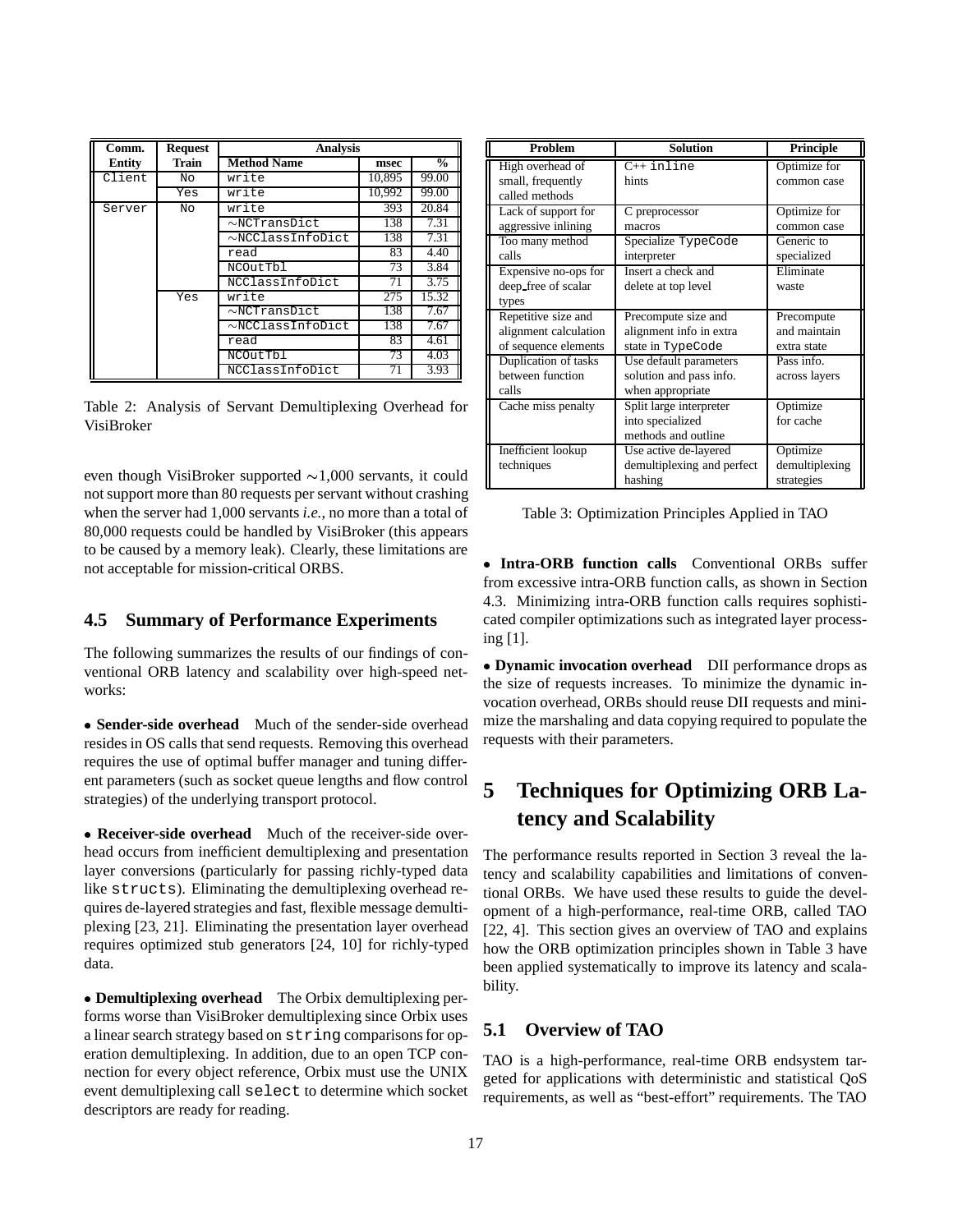ORB endsystem contains the network interface, OS, communication protocol, and CORBA-compliant middleware components and features shown in Figure 29. TAO supports the



Figure 29: Components in the TAO Real-time ORB Endsystem

standard OMG CORBA reference model [2], with the following enhancements designed to overcome the shortcomings of conventional ORBs [25] for high-performance and real-time applications:

**Real-time IDL Stubs and Skeletons:** TAO's IDL stubs and skeletons efficiently marshal and demarshal operation parameters, respectively [26]. In addition, TAO's Real-time IDL (RIDL) stubs and skeletons extend the OMG IDL specifications to ensure that application timing requirements are specified and enforced end-to-end [27].

**Real-time Object Adapter:** An Object Adapter associates servants with the ORB and demultiplexes incoming requests to servants. TAO's Object Adapter uses perfect hashing [28] and active demultiplexing [21] optimizations to dispatch servant operations in constant  $O(1)$  time, regardless of the number of active connections, servants, and operations defined in IDL interfaces.

**ORB Run-time Scheduler:** TAO's run-time scheduler maps application QoS requirements to ORB endsystem/network resources [22]. Common QoS requirements include bounding end-to-end latency and meeting periodic scheduling deadlines. Common ORB endsystem/network resources include CPU, memory, network connections, and storage devices.

**Real-time ORB Core:** The ORB Core delivers client requests to the Object Adapter and returns responses (if any) to clients. TAO's real-time ORB Core [25] uses a multi-threaded, preemptive, priority-based connection and concurrency architecture to provide an efficient and predictable CORBA IIOP protocol engine [26].

**Real-time I/O subsystem:** TAO's real-time I/O subsystem [19] extends support for CORBA into the OS. TAO's I/O subsystem assigns priorities to real-time I/O threads so that the schedulability of application components and ORB endsystem resources can be enforced.

**High-speed network interface:** At the core of TAO's I/O subsystem is a "daisy-chained" network interface consisting of one or more ATM Port Interconnect Controller (APIC) chips [29]. APIC is designed to sustain an aggregate bidirectional data rate of 2.4 Gbps. In addition, TAO runs on conventional real-time interconnects, such as VME backplanes, multi-processor shared memory environments, and Internet protocols like TCP/IP.

TAO is developed atop lower-level middleware called ACE [30], which implements core concurrency and distribution patterns [31] for communication software. ACE provides reusable C++ wrapper facades and framework components that support the QoS requirements of high-performance, realtime applications. ACE runs on a wide range of OS platforms, including Win32, most versions of UNIX, and real-time operating systems like Sun ClassiX, LynxOS, and VxWorks.

### **5.2 Overview of TAO Optimizations**

We are developing TAO to overcome the following limitations with conventional ORBs:

**Non-optimal demultiplexing strategies** Conventional ORBs utilize inefficient and inflexible demultiplexing strategies based on layered demultiplexing, as explained in Section 4.3 and shown in Figure 30( $A \& B$ ). In contrast, TAO utilizes perfect hashing and active demultiplexing in conjunction with explicit dynamic linking [21] shown in Figure 30(C & D). These strategies make it possible to adapt and configure optimal demultiplexing of client requests within ORB endsystems.

**Inefficient presentation layer conversions** Conventional ORBs are not optimized to generate efficient stubs and skeletons. As a result, they incur excessive marshaling and demarshaling overhead ([5, 6] and this paper in Figures 27 and 28) thereby adversely affecting latency. In contrast, TAO produces and configures multiple encoding/decoding strategies for interface definition language (IDL) descriptions. Each strategy can be configured for different time/space tradeoffs between compiled vs. interpreted OMG IDL stubs and skeletons [32], and the application's use of parameters (*e.g.*, pass-withouttouching, read-only, mutable).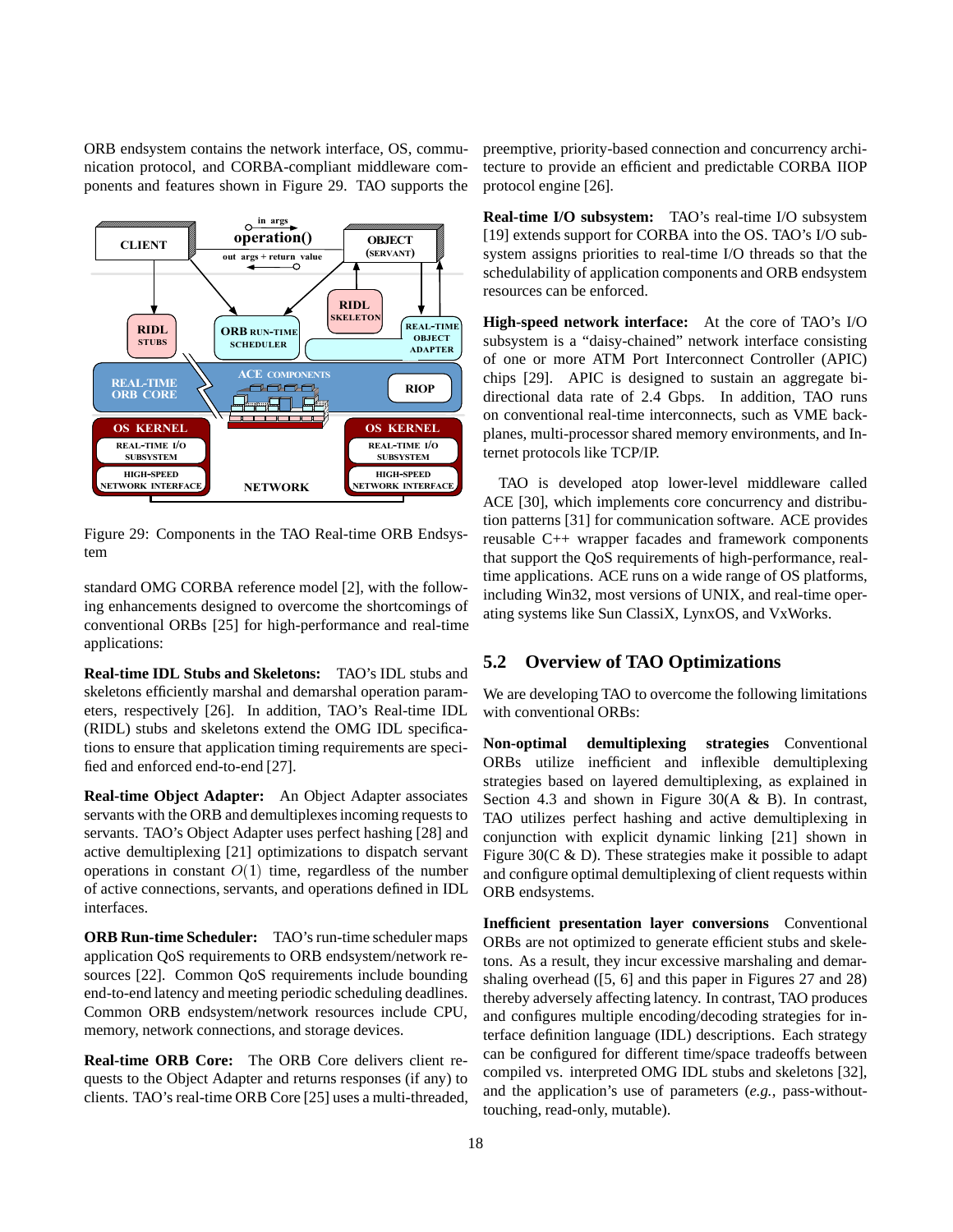

Figure 30: Demultiplexing Strategies

**Excessive data copying and intra-ORB calls** Conventional ORBs are not optimized to reduce the overhead of data copies. In addition, these ORBs suffer from excessive intra-ORB function call overhead as shown in Section 4.3. In contrast, TAO uses advanced compiler techniques, such as program flow analysis [33, 34] and integrated layer processing (ILP) [1] to automatically omit unnecessary data copies between the CORBA infrastructure and applications. In addition, ILP reduces the overhead of excessive intra-ORB function calls. Most importantly, this streamlining can be performed without requiring modifications to the standard CORBA specification.

**Lack of integration with advanced OS and Network features** Conventional ORBs do not fully utilize advanced OS and network features, such as real-time threads, high-speed network interfaces, and I/O subsystems with QoS support. In contrast, TAO integrates a high-performance I/O subsystem and the APIC network adapter with its ORB Core and optimized Object Adapter to produce a real-time ORB endsystem [22] that interoperates seamlessly with IIOP-compliant ORBs.

**Non-optimized buffering algorithms used for network reads and writes** Conventional ORBS utilize nonoptimized internal buffers for writing to and reading from the network, as shown in Section 4.3. This causes the ORBs to spend a significant amount of time doing reads and writes affecting latency adversely. In contrast, TAO utilizes optimal buffer choices to reduce this overhead.

The remainder of this section is organized as follows: Section 5.3 describes the demultiplexing strategies supported by TAO and shows how these strategies can provide predictable and consistent low delay to latency-critical applications; Section 5.4 describes the principles we used to optimize TAO's end-to-end latency.

## **5.3 Increasing ORB Scalability via Demultiplexing Optimizations**

The results of our measurements in Section 4.3.3 revealed that the Object Adapter's demultiplexing strategy has a significant impact on ORB endsystem scalability. As a result, we designed TAO's Object Adapter to support multiple demultiplexing strategies [35]. Section 5.3.2 presents the results of experiments using the following four demultiplexing strategies available in TAO: (A) linear search, (B) dynamic hashing, (C) perfect hashing, and (D) de-layered active demultiplexing shown in Figure 30:

**Linear search** The linear search demultiplexing strategy is a two-step layered demultiplexing strategy (shown in Figure 30(A)). In the first step, the Object Adapter uses the object key to linearly search through the *servant map*, which associates object keys to servants maintained by an Object Adapter, to locate the right servant and its skeleton. Each entry in the servant map maintains a pointer to its associated skeleton. In turn, the skeleton maintains an operation map defined by the IDL interface. In the second step, the Object Adapter uses the operation name to linearly search the operation map of the associated skeleton to locate the appropriate operation and invoke an upcall on it.

Linear search is known to be expensive and non-scalable. We include it in our experiments for two reasons: (1) to provide an upper bound on the worst-case performance, and (2) to contrast our optimizing demultiplexing strategies with strategies used in conventional ORBs (such as Orbix) that use linear search for their operation demultiplexing.

**Dynamic hashing** The dynamic hashing strategy is another two-step layered demultiplexing strategy (shown in Figure 30(B)). In contrast to perfect hashing, which has  $O(1)$ worst-case behavior and low constant overhead, dynamic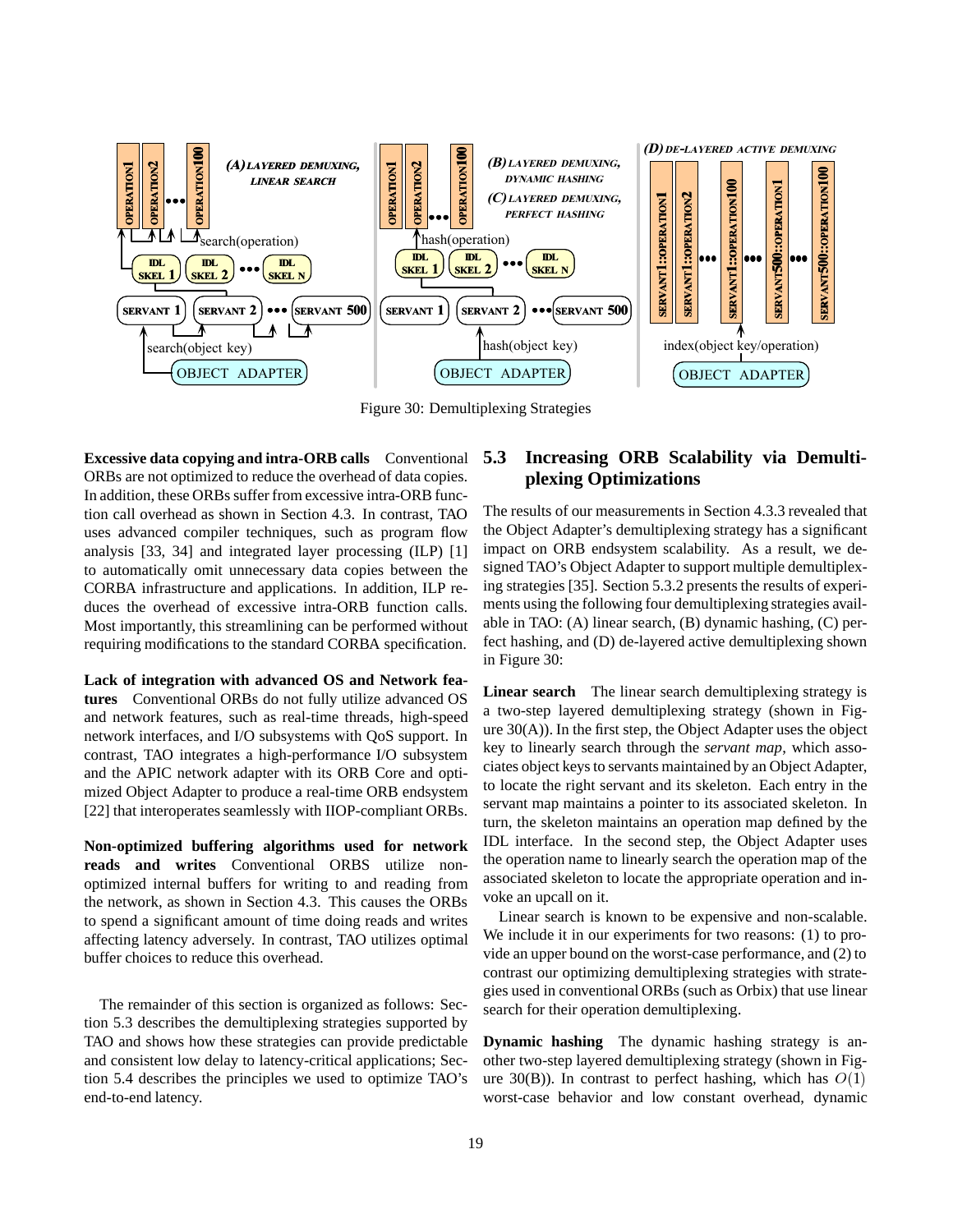hashing has higher overhead and  $O(n^2)$  worse-case behavior. In particular, two or more keys dynamically hash to the same bucket. These collisions are resolved using linear search, which can yield poor worse-case performance. The primary benefit of dynamic hashing is that it can be used when the object keys are not known *a priori*. In order to minimize collisions, the servant and the operation hash tables contained twice as many array elements as the number of servants and operations, respectively.

**Perfect hashing** The perfect hashing strategy is also a twostep layered demultiplexing strategy (shown in Figure 30(C)). In contrast to linear search, the perfect hashing strategy uses an automatically-generated perfect hashing function to locate the servant. A second perfect hashing function is then used to locate the operation. Both servant and operation lookup take constant time.

Perfect hashing is applicable when the keys to be hashed are known *a priori*. In many hard real-time systems (such as avionic control systems [4]), the servants and operations can be configured statically. In this scenario, it is possible to use perfect hashing to hash the servant and operations. For our experiment, we used the GNU gperf [28] tool to generate perfect hash functions for object keys and operation names.

The following is a code fragment from the GNU gperf generated hash function for 500 object keys used in our experiments:

```
class Servant_Hash
{
  / /
  static u_int hash (const char *str, int len);
};
u_int
Servant Hash:: hash (register const char *str,
                            register int len)
{
  static const u_short asso_values[] =
    {
     // all values not shown here
     1032, 1032, 1032, 1032, 1032, 1032, 1032,
            105, 130, 20, 100, 395, 435,<br>330, 475, 45, 365, 180, 390,
      505, 330, 475, 45, 365, 180, 390,
      440, 160, 125, 1032, 1032, 1032, 1032,
    };
  return len + asso_values[str[len - 1]]
              + asso_values[str[0]];
}
```
TAO uses the code shown above as follows: upon receiving a client request, the Object Adapter retrieves the object key. It uses the object key to obtain a handle to the servant map by using the perfect hash function shown above. The hash function uses an automatically generated servant map (asso values) to return a unique hash value for each object key.

**Active demultiplexing** The fourth demultiplexing strategy is called *active demultiplexing* (shown in Figure 30(D)). In this strategy, the client includes a handle to the servant in the servant map and the operation table in the CORBA request header. This handle is configured into the client when the servant reference is registered with a Naming service or Trading service. On the receiving side, the Object Adapter uses the handle supplied in the CORBA request header to locate the servant and its associated operation in a single step. It is possible to implement active demultiplexing in a de-layered manner, so only one  $O(1)$  table lookup is required to associate the incoming request with its servant operation.

### **5.3.1 Parameter Settings for Demultiplexing Experiments**

This section describes the parameter settings for analyzing the behavior of each demultiplexing scheme described above.

**Number of servants** Increasing the number of servants on the server increases the demultiplexing effort required to dispatch the incoming request to the appropriate servant. To pinpoint this demultiplexing overhead and to evaluate the efficiency of different demultiplexing strategies, we benchmarked various numbers of servants on the server, ranging from 1, 100, 200, 300, 400, to 500.

**Number of operations defined by the interface** In addition to the number of servants, demultiplexing overhead increases with the number of operations defined in an interface. To measure this demultiplexing overhead, our experiments defined a range of operations (1, 10, and 100) in the IDL interface. Since our experiments measured the overhead of demultiplexing, these operations defined no parameters, thereby eliminating the overhead of presentation layer conversions. Section 5.4 describes our latency optimizations that reduce the overhead of presentation layer conversions.

#### **5.3.2 Performance Results**

Figures 31 and 32 illustrate the performance of the four demultiplexing strategies for the random and worst-case invocation strategies described in Sections 3.7.3 and 3.7.4, respectively. These figures reveal that in both cases, the active demultiplexing and perfect hash-based demultiplexing strategies substantially outperform the linear-search strategy and the dynamic hashing strategy. Moreover, the worst-case performance overhead of the linear-search strategy for 500 servants and 100 operations is  $\sim$ 1.87 times greater than random invocation, which illustrates the non-scalability of linear search as a demultiplexing strategy.

In addition, the figures reveal that both the active demultiplexing and perfect hash-based demultiplexing perform quite efficiently and predictably regardless of the invocation strategies. The active demultiplexing strategy performs slightly bet-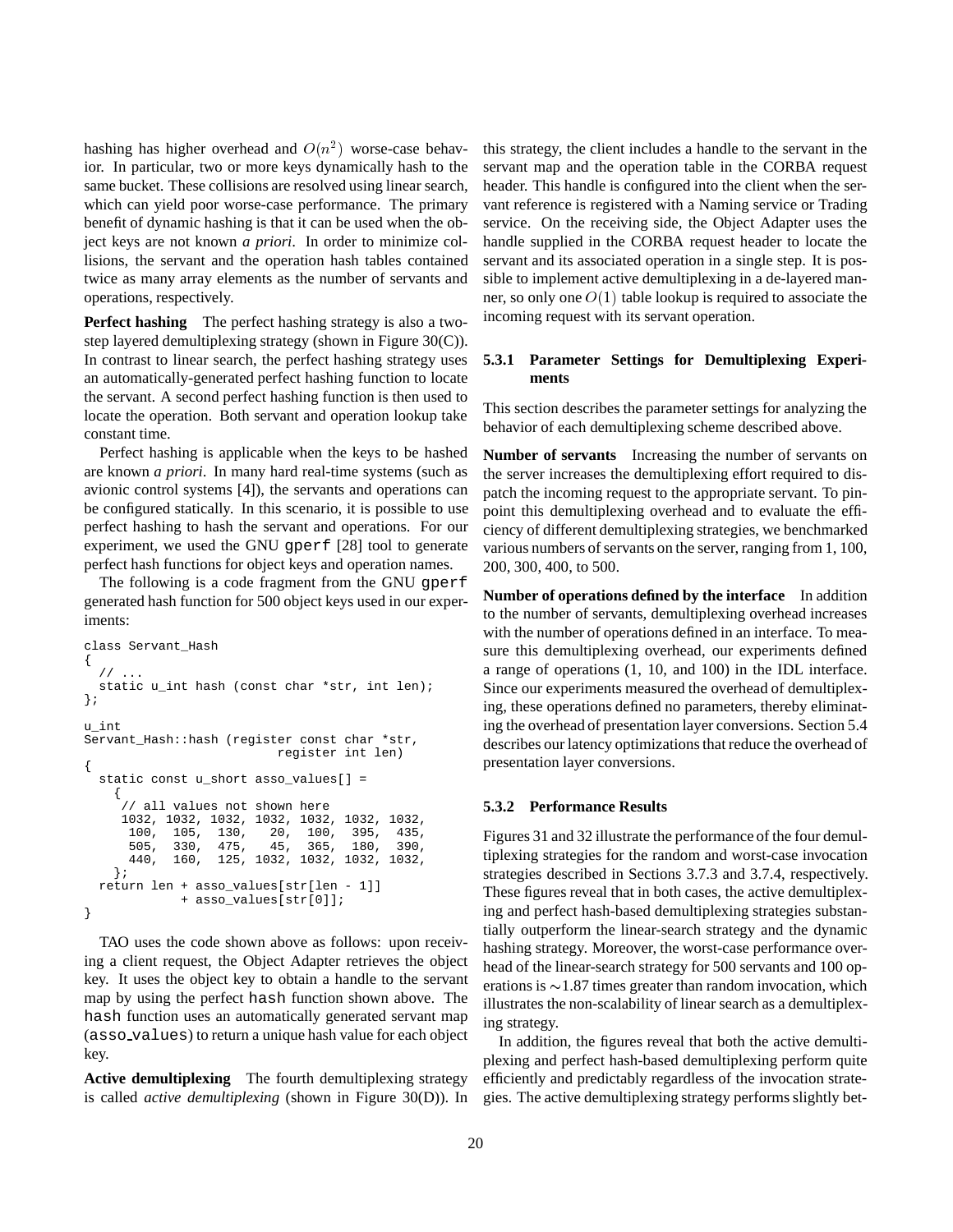

Figure 31: Demultiplexing Overhead for the random invocation Strategy



Figure 32: Demultiplexing Overhead for the worst-case invocation Strategy

ter than the perfect hash-based strategy for both invocation strategies.

#### **5.3.3 Analysis of the Demultiplexing Strategies**

The performance results and analysis presented in Sections 5.3.2 reveals that to provide low-latency and predictable real-time support, a CORBA Object Adapter must use demultiplexing strategies based on active demultiplexing or perfect hashing rather than strategies such as linear-search (which does not scale) and dynamic hashing (which has high overhead).

The perfect hashing strategy is applicable when the object keys are known *a priori*. The number of operations are always known *a priori*since they are defined in an IDL interface. Thus, an IDL compiler can generate stubs and skeletons that use perfect hashing for operation lookup. However, servants implementing an interface can be created dynamically. In this case, the perfect hashing strategy cannot generally be used for servant lookup.<sup>6</sup> In this situation, more dynamic forms of hashing can be used as long as they provide predictable collision resolution strategies. In many hard real-time environments it is possible to configure the system *a priori*. In this situation, however, perfect hashing-based demultiplexing can be used.

Our results show that active demultiplexing outperforms the other demultiplexing strategies. However, it requires the client to possess a handle for each servant and its associated operations in a servant map and operation map, respectively. Therefore, active demultiplexing requires either (1) preconfiguring the client with this knowledge or (2) defining a protocol for dynamically managing handles to add and remove servants correctly and securely.<sup>7</sup>

For hard real-time systems, this preconfiguration is typically feasible and beneficial. For this reason, we are using the perfect hashing demultiplexing strategy in the TAO ORB we are building for real-time avionics applications [22, 4].

## **5.4 Reducing ORB Latency with IIOP Optimizations**

**Demultiplexing scheme** ten in C++ and provides many features of a CORBA 2.0 ORB. To expedite the research goals of the TAO project, and to avoid re-inventing existing components, we based TAO on SunSoft IIOP, which is a freely available reference implementation of the Internet Inter-ORB Protocol (IIOP). SunSoft IIOP is writ-However, it performs poorly over high-speed networks [8].

<sup>&</sup>lt;sup>6</sup>It is possible to add new servants at run-time using dynamic linking, though this is generally disparaged in hard real-time environments.

We assume that the security implications of using active demultiplexing are addressed via the CORBA security service.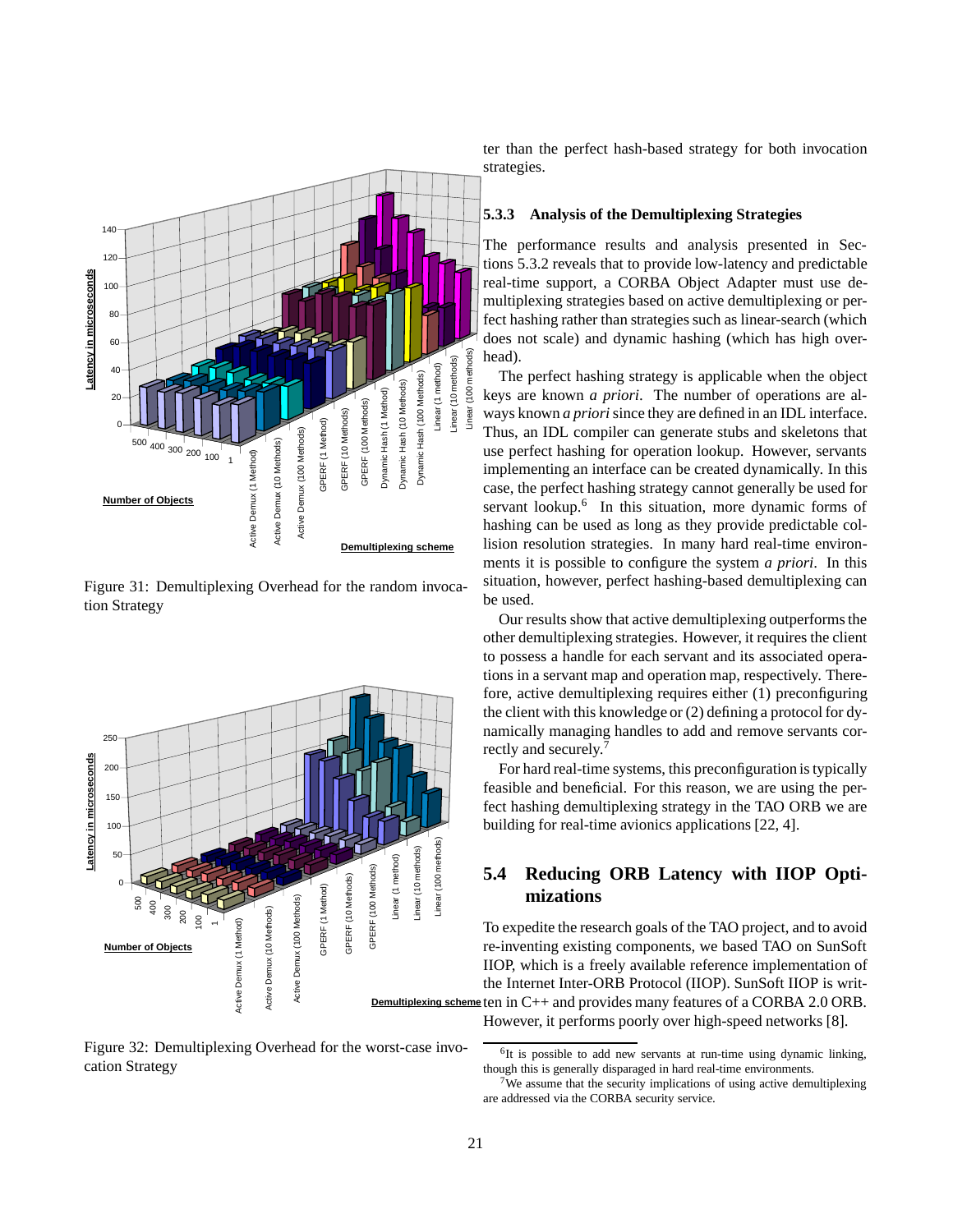The source of overhead in SunSoft IIOP include many factors reported in Section 4. In particular, it has (1) high invocation overhead for small, frequently called methods, (2) repeated computation of invariant values, (3) excessive memory management and data copying overhead, and (4) inefficient, large functions that overflow the process cache. To alleviate this overhead, we applied a set of *principle-based optimizations*[36] to SunSoft IIOP in order to improve the performance of TAO.

Table 3 summarizes the optimization principles used in TAO. These principles include: *(1) optimizing for the common case, (2) eliminating gratuitous waste, (3) replacing generalpurpose methods with efficient special-purpose ones, (4) precomputing values, if possible, (5) storing redundant state to speed up expensive operations, (6) passing information between layers, (7) optimizing for processor cache affinity, and (8) optimizing demultiplexing strategies*. The results of applying these optimization principles to SunSoft IIOP improved its latency substantially for all data types by alleviating the following source of overhead:

 **High invocation overhead for small, frequently called methods** TAO IIOP solves this problem using aggressive inlining based on *inline* functions and *macros*. This optimization uses the principle of *optimizing for the common case*.

 **Repeated computation of values that do not change** TAO IIOP solves this problem by computing the values once and storing them in additional storage. This optimization is based on the principles of *precomputing* and *using additional storage*.

 **Wasteful memory management** The implementation of the memory management system in SunSoft IIOP is overly generic. This causes it to interpretively deallocate primitive types, which instead can be freed wholesale. TAO IIOP remedies this problem by not interpreting buffers holding primitive data types. This optimization is based on the principle of *eliminating gratuitous waste*.

 **Inefficient, large functions that overflow the process cache** TAO IIOP streamlines the inefficient, large, and generic functions in SunSoft IIOP into smaller, efficient, and special-purpose functions. This optimization *improves cache affinity*.

Figures 33 and 34 indicate that the latency for the optimized IIOP version improves as the size of data transferred increases. For 1,024 units of data sent, the optimized IIOP version performs  $\sim$ 1.5 to 2.0 times better that the non-optimized IIOP version for all the primitive data types. For BinStructs, TAO's latency is  $\sim$  4 times lower that the original SunSoft IIOP version.



Figure 33: Improvement in Latency for Octets



Figure 34: Improvement in Latency for Structs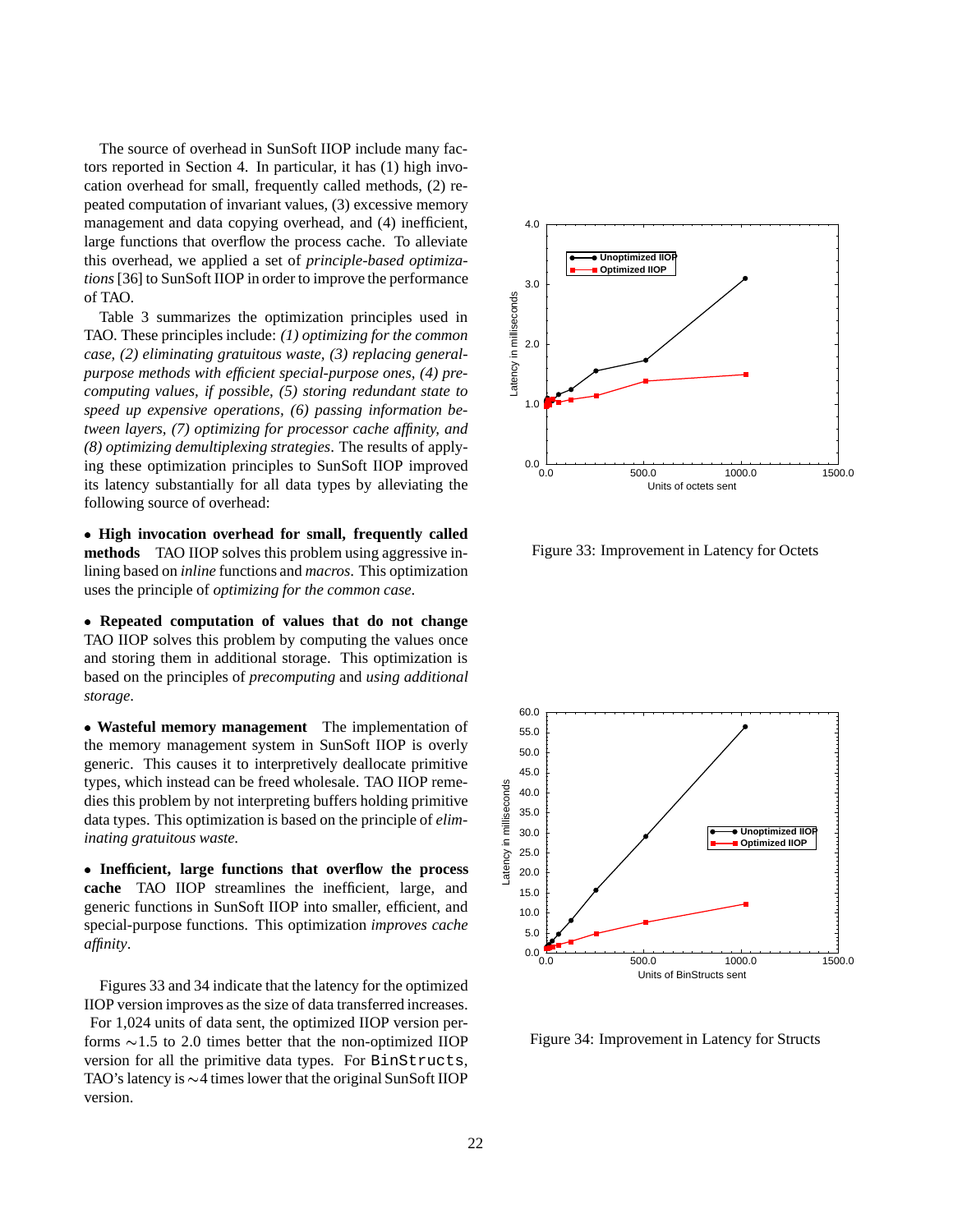The optimized TAO implementation of IIOP is now competitive with existing commercial ORBs using CORBA's static invocation interface. Moreover, TAO's dynamic invocation implementation is 2 to 4.5 times (depending on the data type) faster than commercial ORBs.

## **6 Related Work**

Existing research on measuring latency in high performance networking has focused extensively on enhancements to TCP/IP. None of the systems described below are explicitly targeted for the requirements and constraints of communication middleware like CORBA. In general, less attention has been paid to integrating the following topics related to communication middleware:

### **6.1 Transport Protocol Performance over ATM Networks**

The underlying transport protocols used by the ORB must be flexible and possess the necessary hooks to tune different parameters of the underlying transport protocol. [14, 15, 16] present results on performance of TCP/IP (and UDP/IP [14]) on ATM networks by varying a number of parameters (such as TCP window size, socket queue size, and user data size). This work indicates that in addition to the host architecture and host network interface, parameters configurable in software (like TCP window size, socket queue size, and user data size) significantly affect throughput. [14] shows that UDP performs better than TCP over ATM networks, which is attributed to redundant TCP processing overhead on highly-reliable ATM links. [14] also describes techniques to tune TCP to be a less bulky protocol so that its performance can be comparable to UDP. They also show that the TCP delay characteristics are predictable and that it varies with the throughput.

[37] present detailed measurements of various categories of processing overhead times of TCP/IP and UDP/IP. The authors conclude that whenever a realistic distribution of message sizes is considered, the aggregate costs of non-data touching overheads (such as network buffer manipulation) consume a majority of the software processing time (84% for TCP and 60% for UDP). The authors show that most messages sent are short (less than 200 bytes). They claim that these overheads are hard to eliminate and techniques such as integrated layer processing can be used to reduce the overhead. [38] presents performance results of the SunOS 4.x IPC and TCP/IP implementations. They show that increasing the socket buffer sizes improves the IPC performance. They also show that the socket layer overhead is more significant on the receiver side. [39] discusses the TCP NODELAY option, which allows TCP to send small packets as soon as possible to reduce latency.

Earlier work [5, 6] using untyped data and typed data in a similar CORBA/ATM testbed as the one in this paper reveal that the low-level C socket version and the C++ socket wrapper versions of TTCP are nearly equivalent for a given socket queue size. Likewise, the performance of Orbix for sequences of scalar data types is almost the same as that reported for untyped data sequences. However, the performance of transferring sequences of CORBA structs for 64 K and 8 K socket queue sizes was much worse than those for the scalars. This overhead arises from the amount of time the CORBA ORBs spend performing presentation layer conversions and data copying.

### **6.2 Presentation Layer and Data Copying**

The presentation layer is a major bottleneck in highperformance communication subsystems [1]. This layer transforms typed data from higher-level representations to lowerlevel representations (marshaling) and vice versa (demarshaling). In both RPC toolkits and CORBA, this transformation process is performed by client-side stubs and server-side skeletons that are generated by interface definition language (IDL) compilers. IDL compilers translate interfaces written in an description language to other forms such as a network wire format.

Eliminating the overhead of presentation layer conversions requires highly optimized stub compilers (*e.g.*, Universal Stub Compiler [24]) and the Flick IDL compiler [10]. The generated stub code must make an optimal tradeoff between compiled code (which is efficient, but large in size) and interpreted code (which is slow, but compact) [32].

Our earlier results [5, 6] have presented detailed measurements of presentation layer overhead for transmitting richlytyped data. Our results for sending structs reveal that with increasing sender buffer sizes, the marshaling overhead increases, thereby increasing the latency. We are designing an IDL compiler that will adapt according to the run-time access characteristics of various data types and operations. The runtime usage of a operation or data type can be used to dynamically link in either the compiled or an interpreted version of marshaling code.

## **6.3 Application Level Framing and Integrated Layer Processing on Communication Subsystems**

Conventional layered protocol stacks and distributed object middleware lack the flexibility and efficiency required to meet the quality of service requirements of diverse applications running over high-speed networks. One proposed remedy for this problem is to use *Application Level Framing* (ALF) [1, 40, 41]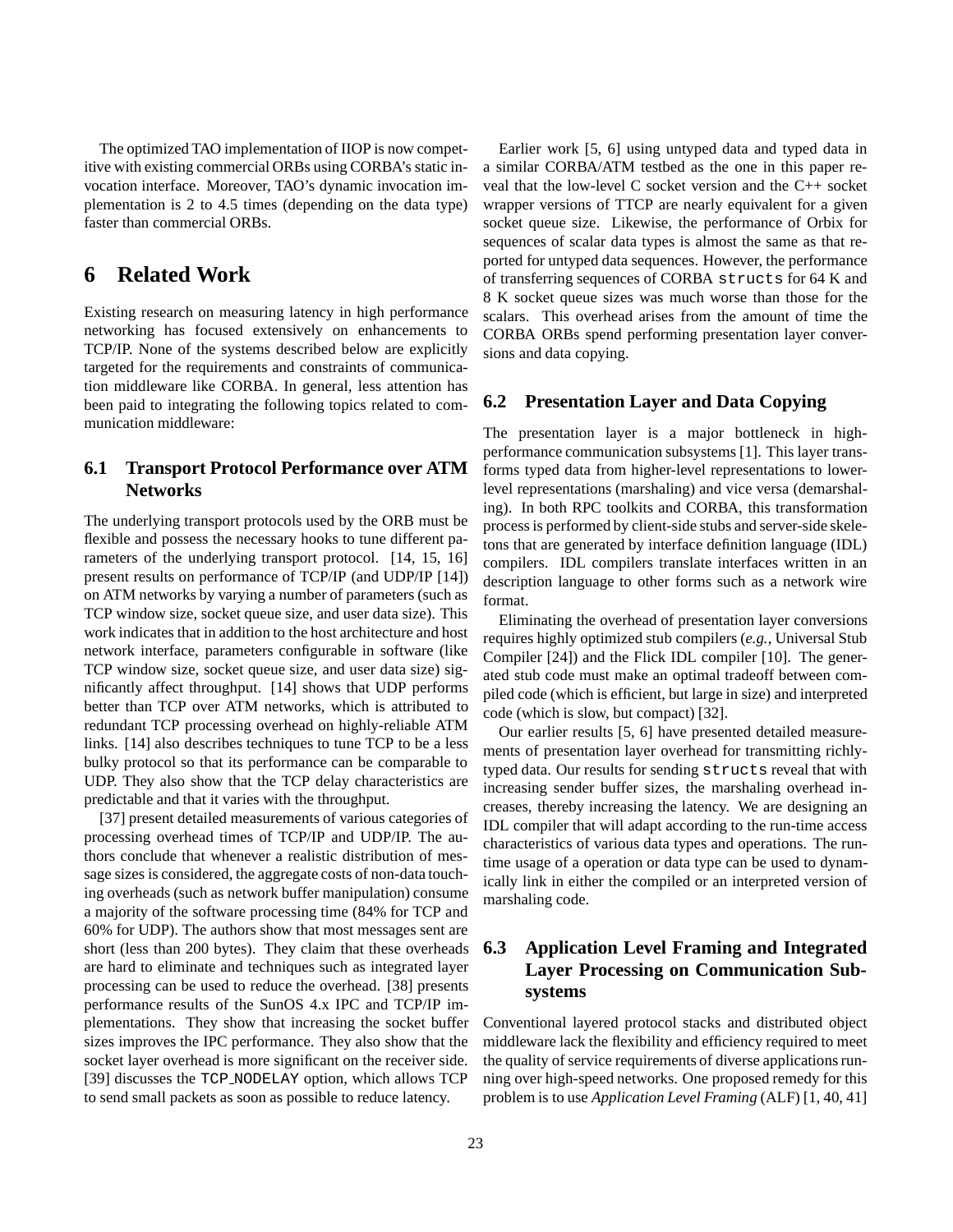and *Integrated Layer Processing* (ILP) [1, 42, 43].

ILP ensures that lower layer protocols deal with data in units specified by the application. ILP provides the implementor with the option of performing all data manipulations in one or two integrated processing loops, rather than manipulating the data sequentially. [44] have shown that although ILP reduces the number of memory accesses, it does not reduce the number of cache misses compared to a carefully designed non-ILP implementation.

As shown by our results, CORBA ORBs suffer from a number of overheads that includes the many layers of software and large chain of function calls. We plan to use integrated layer processing to minimize the overhead of the various software layers. We are developing a factory of ILP based inline functions that are targeted to perform different functions. This allows us to dynamically link required functionality as the requirements change and yet have an ILP-based implementation.

### **6.4 Demultiplexing**

Demultiplexing routes messages between different levels of functionality in layered communication protocol stacks. Most conventional communication models (such as the Internet model or the ISO/OSI reference model) require some form of multiplexing to support interoperability with existing operating systems and protocol stacks. In addition, conventional CORBA ORBs utilize several extra levels of demultiplexing at the application layer to associate incoming client requests with the appropriate servant and operation (as shown in Figure 4). Layered multiplexing and demultiplexing is generally disparaged for high-performance communication systems [18] due to the additional overhead incurred at each layer.[23] describes a fast and flexible message demultiplexing strategy based on dynamic code generation. [21] evaluates the performance of alternative demultiplexing strategies for real-time CORBA.

Our results for latency measurements have shown that with increasing number of servants, the latency increases. This is partly due to the additional overhead of demultiplexing the request to the appropriate operation of the appropriate servant. TAO uses a de-layered demultiplexing architecture [21] that can select optimal demultiplexing strategies based on compiletime and run-time analysis of CORBA IDL interfaces.

## **7 Concluding Remarks**

An important class of applications (such as avionics, distributed interactive simulation, and telecommunication systems) require scalable, low-latency communication. However, the results in this paper indicate that conventional ORBs do not yet support latency-sensitive applications and servers that support a large number of servants. The chief sources of ORB

latency and scalability overhead arise from (1) long chains of intra-ORB function calls, (2) excessive presentation layer conversions and data copying, (3) non-optimized buffering algorithms used for network reads and writes, (4) inefficient server demultiplexing techniques, and (5) lack of integration with OS and network features.

Our goal in precisely pinpointing the sources of overhead for CORBA is to optimize the performance of TAO [22] TAO is a high-performance, real-time ORB endsystem designed to meet the QoS requirements of bandwidth- and delay-sensitive applications. Our development strategy for TAO is guided by applying *principle-driven performance optimizations* [8], such as optimizing for the common case; eliminating gratuitous waste; replacing general purpose methods with specialized, efficient ones; precomputing values, if possible; storing redundant state to speed up expensive operations; passing information between layers; optimizing for the processor cache; and optimizing demultiplexing strategies.

Applying these optimizations to TAO reduced its latency by a factor of  $\sim$ 1.5 to 2.0 times for primitive data types and around 4 times for richly-typed data such as BinStruct. The performance of TAO is now equal to, or better than, commercial ORBs using static invocation. Moreover, TAO's dynamic invocation implementation is 2 to 4.5 times faster than commercial ORBs, depending on the data types.

The source code for the TAO ORB and the benchmarking tests reported in this paper are available at www.cs.wustl.edu/~schmidt/TAO.html.

## **Acknowledgments**

We thank the anonymous reviewers for providing us with many useful suggestions for improvement. We also thank Chris Cleeland for implementing TAO's ORB Core and Sumedh Mungee for helping with the performance tests. In addition, we thank IONA and Visigenic for their help in supplying the CORBA ORBs used for these tests. Both companies are currently working to eliminate the latency overhead and scalability limitations described in this paper. We expect their forthcoming releases to perform much better over highspeed ATM networks.

## **References**

- [1] David D. Clark and David L. Tennenhouse, "Architectural Considerations for a New Generation of Protocols," in *Proceedings of the Symposium on Communications Architectures and Protocols (SIGCOMM)*, Philadelphia, PA, Sept. 1990, ACM, pp. 200–208.
- [2] Object Management Group, *The Common Object Request Broker: Architecture and Specification*, 2.2 edition, Feb. 1998.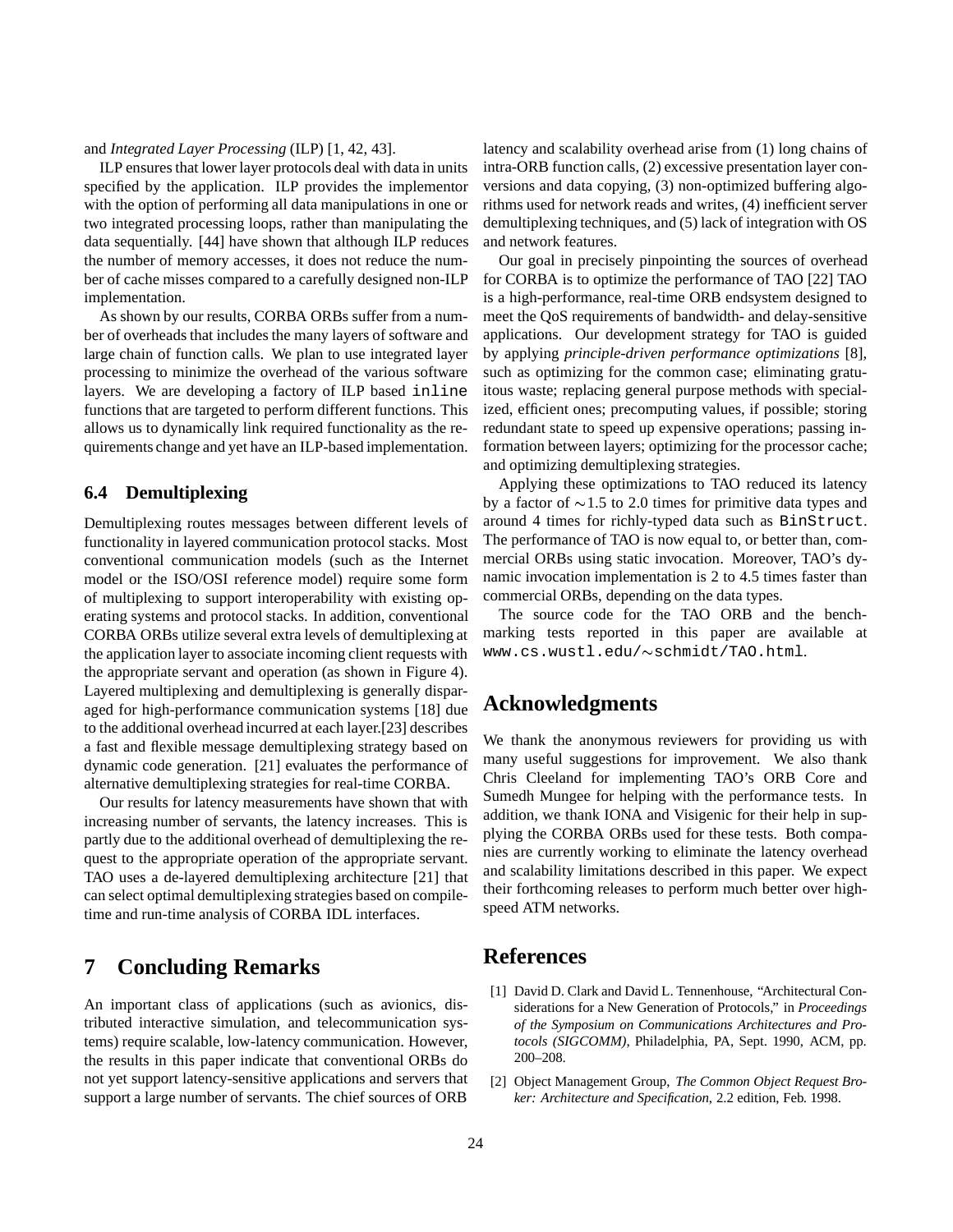- [3] Object Management Group, *CORBAServices: Common Object Services Specification, Revised Edition*, 95-3-31 edition, Mar. 1995.
- [4] Timothy H. Harrison, David L. Levine, and Douglas C. Schmidt, "The Design and Performance of a Real-time CORBA Event Service," in *Proceedings of OOPSLA '97*, Atlanta, GA, October 1997, ACM.
- [5] Aniruddha Gokhale and Douglas C. Schmidt, "Measuring the Performance of Communication Middleware on High-Speed Networks," in *Proceedings of SIGCOMM '96*, Stanford, CA, August 1996, ACM, pp. 306–317.
- [6] Aniruddha Gokhale and Douglas C. Schmidt, "The Performance of the CORBA Dynamic Invocation Interface and Dynamic Skeleton Interface over High-Speed ATM Networks," in *Proceedings of GLOBECOM '96*, London, England, November 1996, IEEE, pp. 50–56.
- [7] Irfan Pyarali, Timothy H. Harrison, and Douglas C. Schmidt, "Design and Performance of an Object-Oriented Framework for High-Performance Electronic Medical Imaging," *USENIX Computing Systems*, vol. 9, no. 4, November/December 1996.
- [8] Aniruddha Gokhale and Douglas C. Schmidt, "Principles for Optimizing CORBA Internet Inter-ORB Protocol Performance," in *Hawaiian International Conference on System Sciences*, January 1998.
- [9] Steve Vinoski, "CORBA: Integrating Diverse Applications Within Distributed Heterogeneous Environments," *IEEE Communications Magazine*, vol. 14, no. 2, February 1997.
- [10] Eric Eide, Kevin Frei, Bryan Ford, Jay Lepreau, and Gary Lindstrom, "Flick: A Flexible, Optimizing IDL Compiler," in *Proceedings of ACM SIGPLAN '97 Conference on Programming Language Design and Implementation (PLDI)*, Las Vegas, NV, June 1997, ACM.
- [11] Object Management Group, *Messaging Service Specification*, OMG Document orbos/98-05-05 edition, May 1998.
- [12] Michi Henning, "Binding, Migration, and Scalability in CORBA," *Communications of the ACM special issue on CORBA*, vol. 41, no. 10, Oct. 1998.
- [13] USNA, *TTCP: a test of TCP and UDP Performance*, Dec 1984.
- [14] Sudheer Dharnikota, Kurt Maly, and C. M. Overstreet, "Performance Evaluation of TCP(UDP)/IP over ATM networks," Department of Computer Science, Technical Report CSTR 94 23, Old Dominion University, September 1994.
- [15] Minh DoVan, Louis Humphrey, Geri Cox, and Carl Ravin, "Initial Experience with Asynchronous Transfer Mode for Use in a Medical Imaging Network," *Journal of Digital Imaging*, vol. 8, no. 1, pp. 43–48, February 1995.
- [16] K. Modeklev, E. Klovning, and O. Kure, "TCP/IP Behavior in a High-Speed Local ATM Network Environment," in *Proceedings of the* <sup>19</sup>th *Conference on Local Computer Networks*, Minneapolis, MN, Oct. 1994, IEEE, pp. 176–185.
- [17] PureAtria Software Inc., *Quantify User's Guide*, PureAtria Software Inc., 1996.
- [18] David L. Tennenhouse, "Layered Multiplexing Considered Harmful," in *Proceedings of the* 1<sup>st</sup> *International Workshop on High-Speed Networks*, May 1989.
- [19] Douglas C. Schmidt, Rajeev Bector, David Levine, Sumedh Mungee, and Guru Parulkar, "An ORB Endsystem Architecture for Statically Scheduled Real-time Applications," in *Proceedings of the Workshop on Middleware for Real-Time Systems and Services*, San Francisco, CA, December 1997, IEEE.
- [20] "Aniruddha Gokhale and Douglas C. Schmidt, "Measuring and Optimizing CORBA Latency and Scalability Over High-speed Networks," *Transactions on Computing*, vol. 47, no. 4, 1998.
- [21] Aniruddha Gokhale and Douglas C. Schmidt, "Evaluating the Performance of Demultiplexing Strategies for Real-time CORBA," in *Proceedings of GLOBECOM '97*, Phoenix, AZ, November 1997, IEEE.
- [22] Douglas C. Schmidt, David L. Levine, and Sumedh Mungee, "The Design and Performance of Real-Time Object Request Brokers," *Computer Communications*, vol. 21, no. 4, pp. 294– 324, Apr. 1998.
- [23] Dawson R. Engler and M. Frans Kaashoek, "DPF: Fast, Flexible Message Demultiplexing using Dynamic Code Generation," in *Proceedings of ACM SIGCOMM '96 Conference in Computer Communication Review*, Stanford University, California, USA, August 1996, pp. 53–59, ACM Press.
- [24] Sean W. O'Malley, Todd A. Proebsting, and Allen B. Montz, "USC: A Universal Stub Compiler," in *Proceedings of the Symposium on Communications Architectures and Protocols (SIG-COMM)*, London, UK, Aug. 1994.
- [25] Douglas C. Schmidt, Sumedh Mungee, Sergio Flores-Gaitan, and Aniruddha Gokhale, "Alleviating Priority Inversion and Non-determinism in Real-time CORBA ORB Core Architectures," in *Proceedings of the Fourth IEEE Real-Time Technology and Applications Symposium*, Denver, CO, June 1998, IEEE.
- [26] Aniruddha Gokhale and Douglas C. Schmidt, "Optimizing a CORBA IIOP Protocol Engine for Minimal Footprint Multimedia Systems," *submitted to the Journal on Selected Areas in Communications special issue on Service Enabling Platforms for Networked Multimedia Systems*, 1998.
- [27] Victor Fay Wolfe, Lisa Cingiser DiPippo, Roman Ginis, Michael Squadrito, Steven Wohlever, Igor Zykh, and Russel Johnston, "Real-Time CORBA," in *Proceedings of the Third IEEE Real-Time Technology and Applications Sympo* $sium$ , Montréal, Canada, June 1997.
- [28] Douglas C. Schmidt, "GPERF: A Perfect Hash Function Generator," in *Proceedings of the*  $2^{nd}$  C++ Conference, San Francisco, California, April 1990, USENIX, pp. 87–102.
- [29] Zubin D. Dittia, Guru M. Parulkar, and Jr. Jerome R. Cox, "The APIC Approach to High Performance Network Interface Design: Protected DMA and Other Techniques," in *Proceedings of INFOCOM '97*, Kobe, Japan, April 1997, IEEE.
- [30] Douglas C. Schmidt and Tatsuya Suda, "An Object-Oriented Framework for Dynamically Configuring Extensible